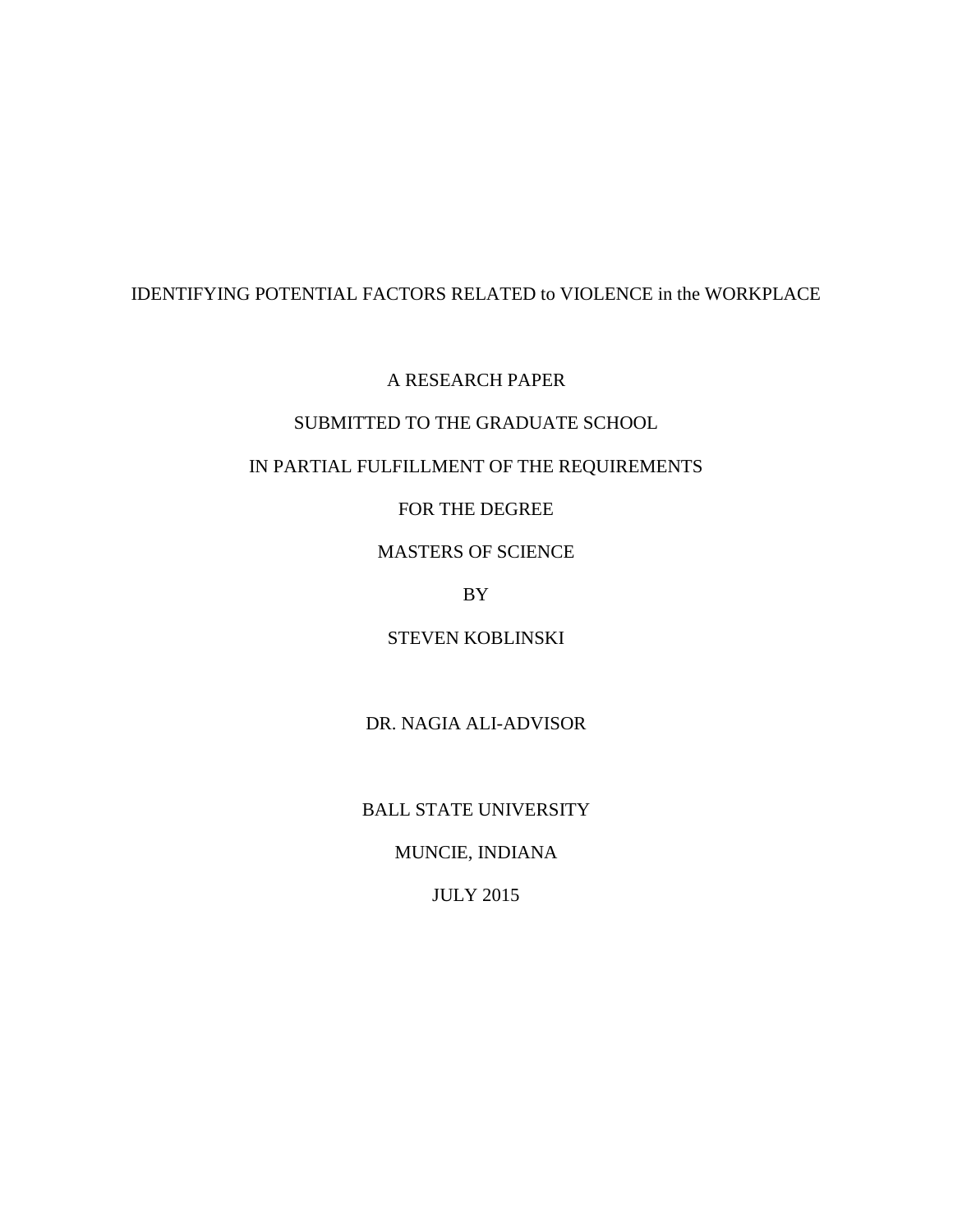# <span id="page-1-0"></span>Table of Contents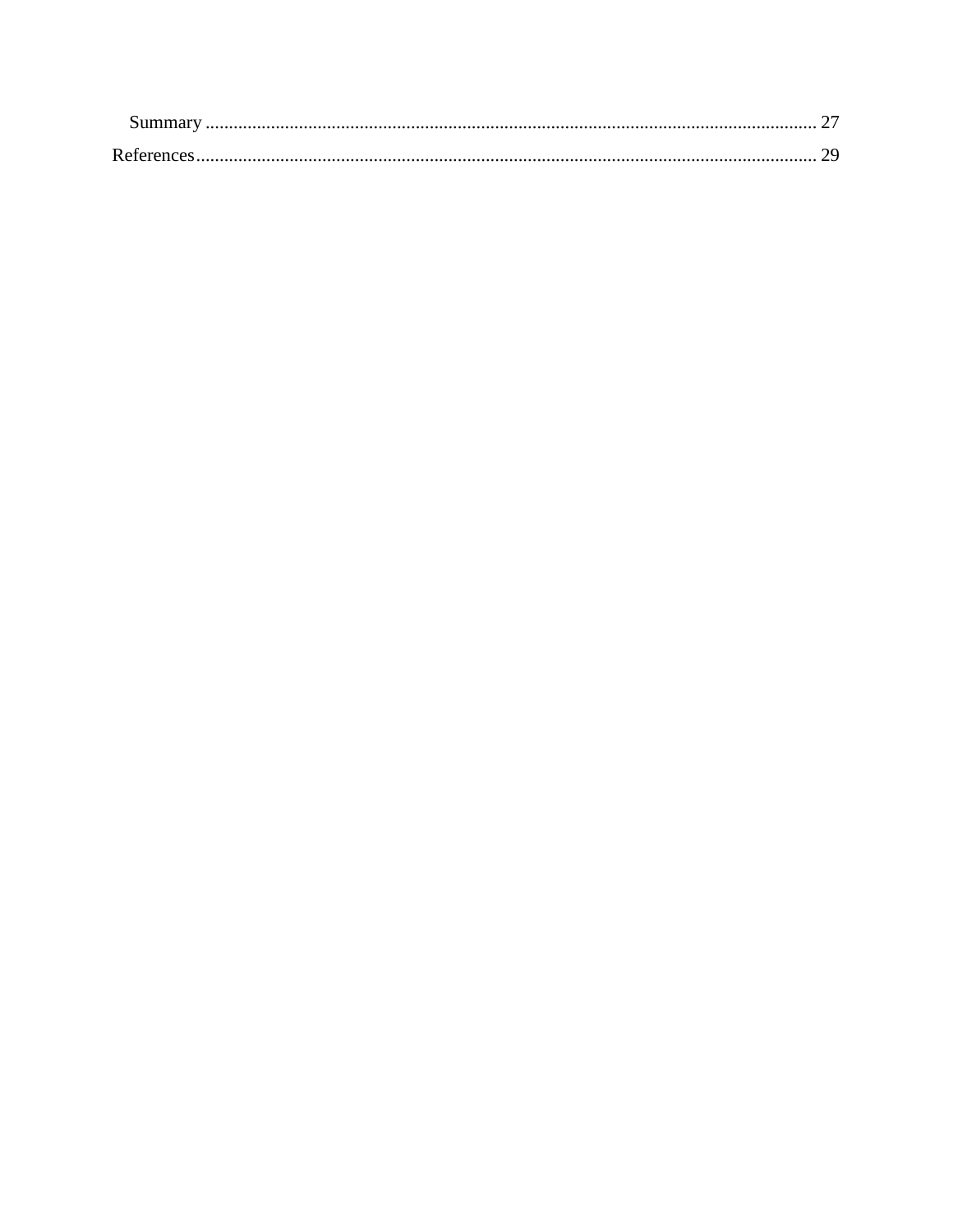#### Chapter I

### <span id="page-3-1"></span><span id="page-3-0"></span>*Introduction*

Workplace violence (WPV) is a recognized hazard in the healthcare industry and identified as any act or threat of physical violence, harassment, intimidation, or other threatening disruptive behavior that occurs at the work site. The WPV can affect and involve workers, clients, customers, and visitors. This violence ranges from threats and verbal abuse to physical assaults and even death (Occupational Safety & Health Administration [OSHA], 2014).

### <span id="page-3-2"></span>*Background and Significance*

In 2006, it was reported that 60% of workplace assaults occurred in health care with most of these assaults committed by patients. Health care support occupations had an injury rate of 20.4 per 10,000 workers due to assaults (U.S. Bureau of Labor Statistics [BLS], 2007). The Occupational Safety & Health Administration (OSHA, 2014) stated that in 2010 healthcare workers were the victims of approximately 11,370 assaults by persons which was a greater than 13% increase over the number of such assaults reported in 2009. As significant as these numbers are, the actual number of incidents is most likely much higher due to the amount underreporting that is related to the perception that assaults are part of the job (Gates, Gillespie, & Succop, 2011).

According to Waschgler, Ruiz-Hernández, Llor-Esteban, and García-Izquierdo, (2013), one of every four violent occupational incidents occurs in the healthcare sector. The abuse experienced by nurses contributes to job dissatisfaction while the increase in workplace tension results in higher turnover rates, decreased productivity, higher rates of sick leave, and even earlier retirement.

When nurses are exposed to workplace violence, the quality of nursing care is also adversely affected. The result of an unhealthy working environment can increase the chance for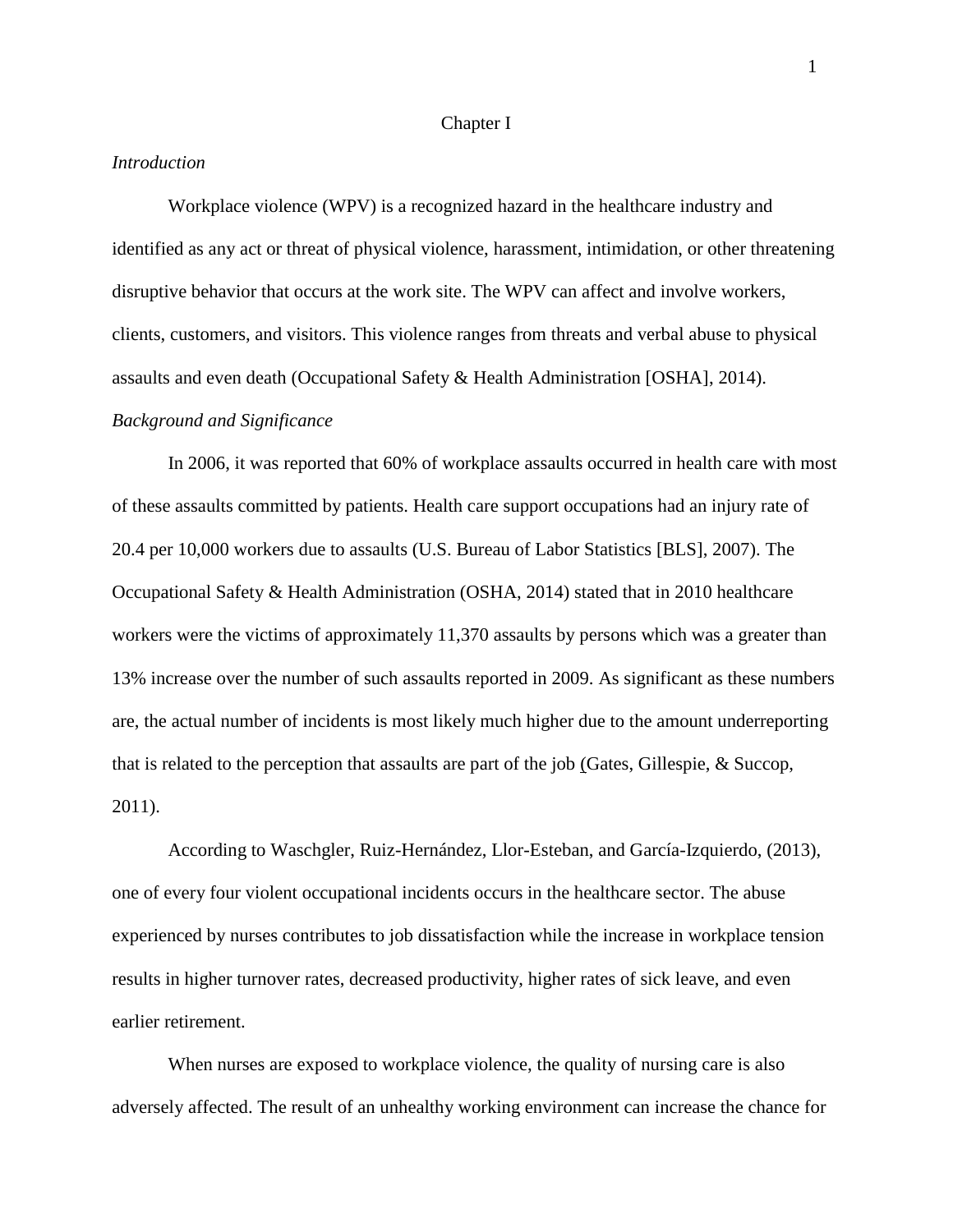nursing error while promoting moral distress, burnout, frustration, and low morale (Hameric, Spross, & Hanson, 2009).

Bowers, Allan, Simpson, Jones, Van Der Merwe, and Jeffery (2009) agree that violent events can cause significant distress for staff contributing to low morale, high sickness, high staff turnover, and higher vacancy rates. This ultimately can result in decreased staffing levels and positions filled by inexperienced staff. These adverse incidents have also been linked to lower standards of care (Bowers et al., 2009).

The Joint Commission of Environment of Care Standards (2010) require health care facilities address and maintain a written plan describing how an institution provides for the security of patients, staff, and visitors. Institutions are also required to conduct risk assessments to determine the potential for violence, provide strategies for preventing instances of violence, and establish a response plan that is enacted when an incident occurs.

#### <span id="page-4-0"></span>*Statement of Problem*

Many studies have looked at assessment strategies and accompanying interventions at the individual level between provider and patient. Others have looked at hospital policies and procedures in decreasing risk for violence. Few studies have looked at whether a plan of care incorporating the healthcare provider, patient, and management can reduce workplace violence. *Purpose of the Study*

<span id="page-4-1"></span>The purpose of this study is to identify potentially violent situations within the workplace, particularly in the mental inpatient setting, and identify successful intervention. *Research Questions/Statements*

<span id="page-4-2"></span>1. Tell me about the violent situation you experienced with the mental patient.

2. How did you assess that violence situation and how the assessment work?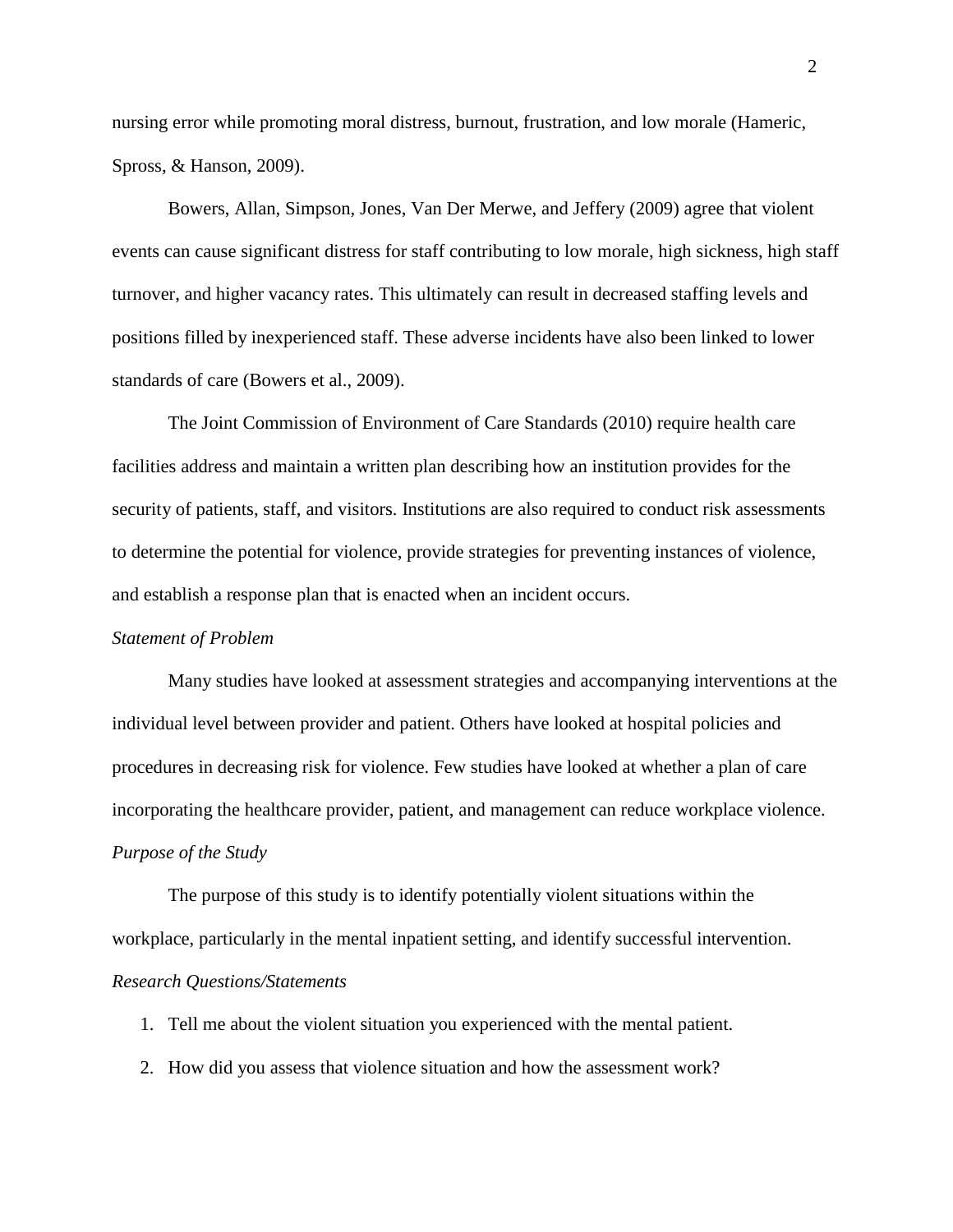- 3. What interventions have been most effective in reducing the violent behaviors?
- 4. What hospital/unit policies that support nurse strategies in reducing violence?
- *5.* Elaborate on patient participation in violence prevention strategies.

#### <span id="page-5-0"></span>*Conceptual Framework*

Peplau (1991) developed the theory focusing on a reciprocal nurse-patient interaction. Nurses enter into a relationship with a patient when a need is recognized. Within this interaction, the two parties set a common goal to be achieved. The interpersonal relationship originally included the four phases of orientation, identification, exploitation, and resolution. These four phases are also synonymous with the nursing process (George, 2011).

Pyschodynamic theorists believe people encounter psychobiological experiences, which include frustration, conflict, tension, and anxiety. When anxiety increases, the psychological defense mechanisms are triggered leading to the possibility of negative behaviors (Shattell, Starr, & Thomas, 2007). The goal of psychodynamic nursing as explained in Peplau's (1991) previous work is to help understand one's own behavior, help others identify difficulties, and apply principles of human relations as a resolution to these difficulties.

The study will look at the dependent variable of violence along with the independent variables of assessment strategies, interventions used by staff, hospital policies, and patient participation. The framework will incorporate these concepts and look at the interrelationships found between them.

#### <span id="page-5-1"></span>*Definition of Terms*

#### *Workplace Violence: Conceptual*

Workplace violence is violence or the threat of violence against workers. It can occur at or outside the workplace and range from threats and verbal abuse to physical assaults and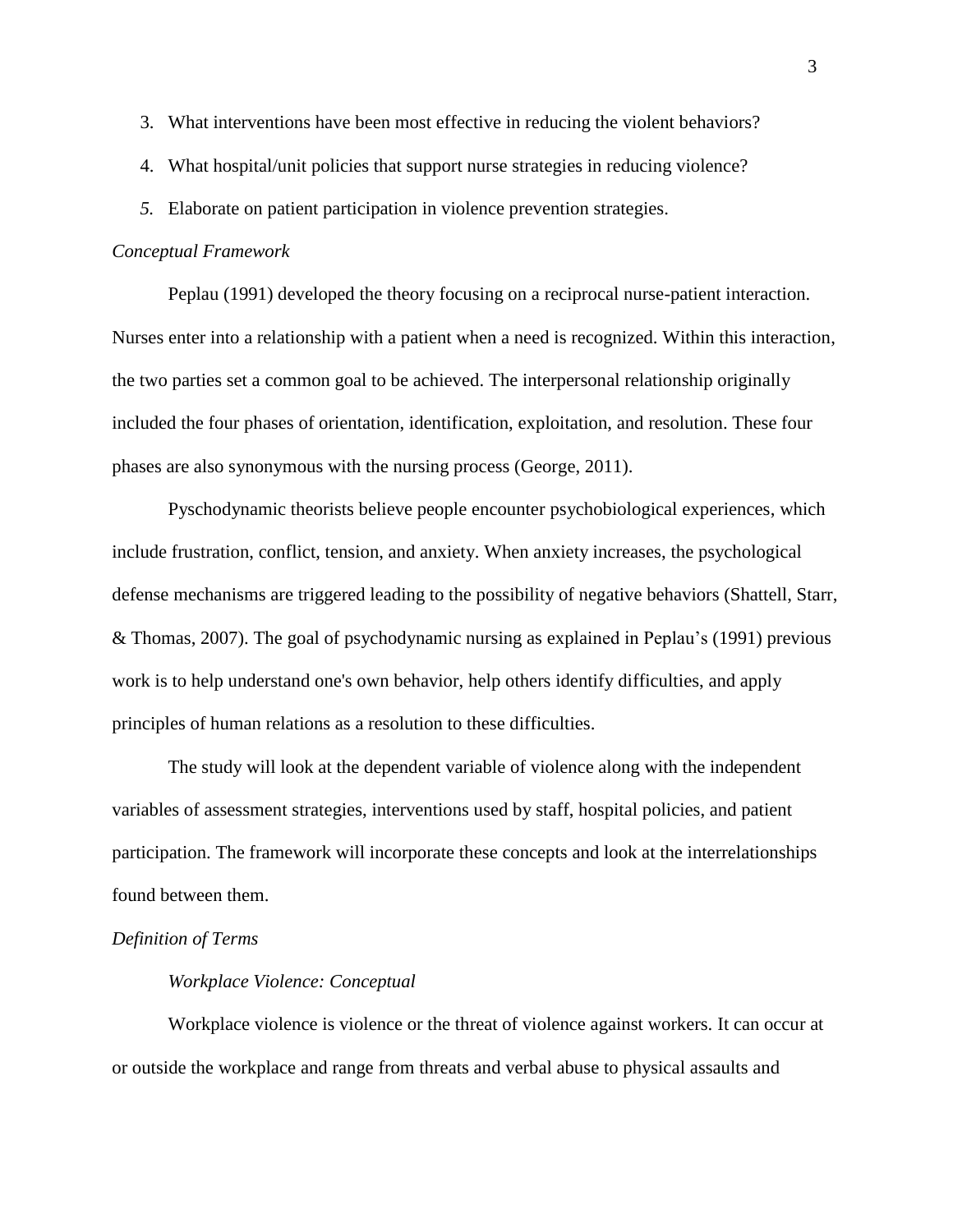homicide. Workplace violence is a growing concern for employers and employees nationwide (OSHA, 2014).

### *Workplace Violence: Operational*

Workplace violence will be assessed by the five open-ended research questions.

### <span id="page-6-0"></span>*Limitations*

The limitations for this study are the small group of participants who will be interviewed and may have limited experience in violent situations. Data collected is self-reported and it is likely not all situations have been documented making verification of data difficult.

### <span id="page-6-1"></span>*Assumptions*

- 1. Surveys and interview methods will reveal violent situations experienced by participants.
- 2. Participants will truthfully respond to questions/statements asked.
- 3. Surveys will be used for information gathering.
- 4. Results will be shared among participants and hospital administrators to educate and in the hopes of decreasing violence in the workplace.

#### <span id="page-6-2"></span>*Summary*

Workplace violence is a hazard in the healthcare affecting workers, clients, customers and visitors. Workplace violence can range from threats, assaults and even death. It is estimated that 60% of workplace assaults are committed in healthcare with most of these coming from patients (BLS, 2007). Violence in the workplace can cause significant distress for staff resulting in decreased standards of care. Joint Commission even requires that health care facilities address and maintain a plan on how an institution provides security for patients, staff and visitors. By utilizing Peplau's as Theory of Interpersonal Relations, (1991) this study will look at whether or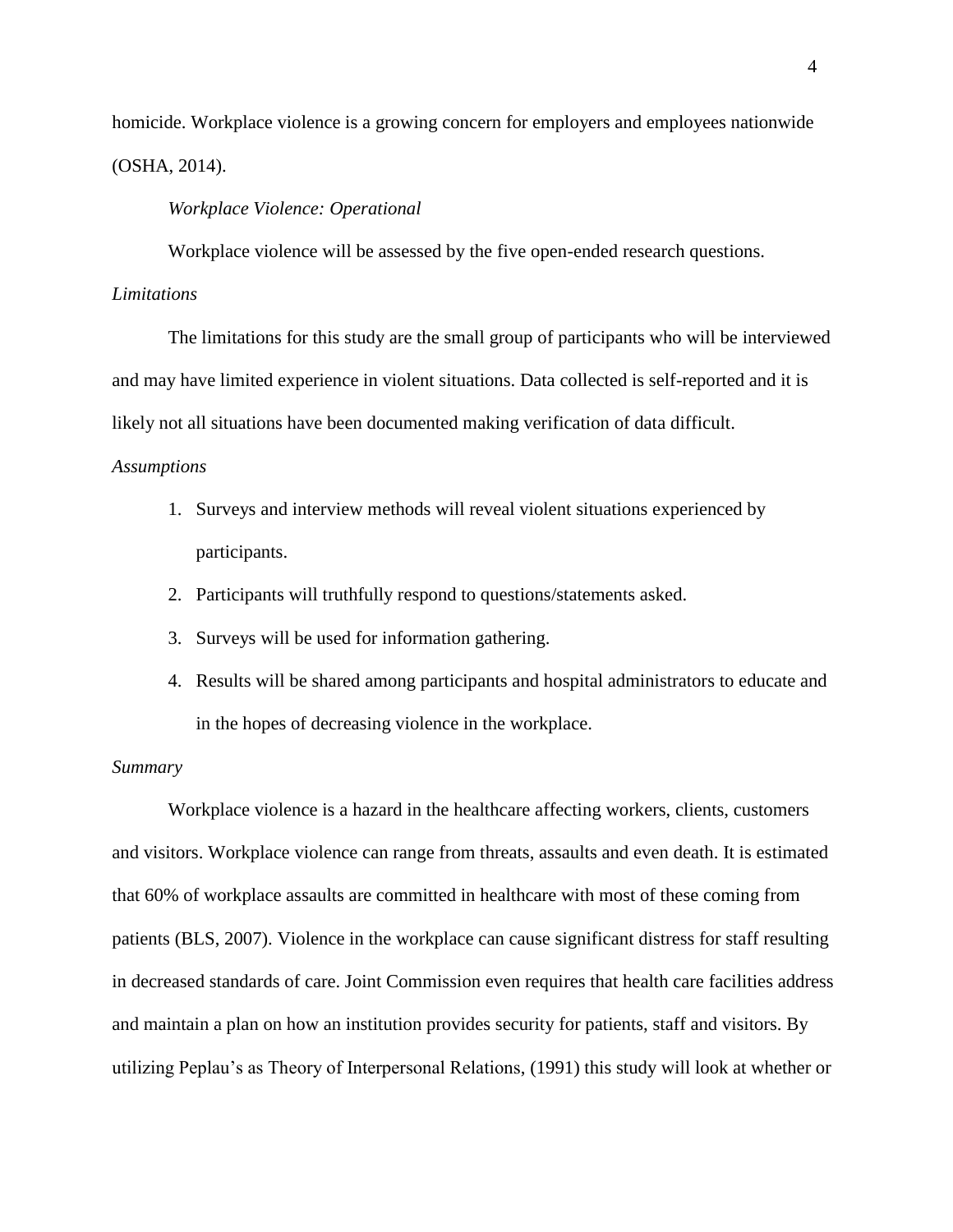<span id="page-7-0"></span>not a plan of care involving the patient, provider, and management is being utilized, and if so, do these contributing factors result in a reduction of violence in the workplace.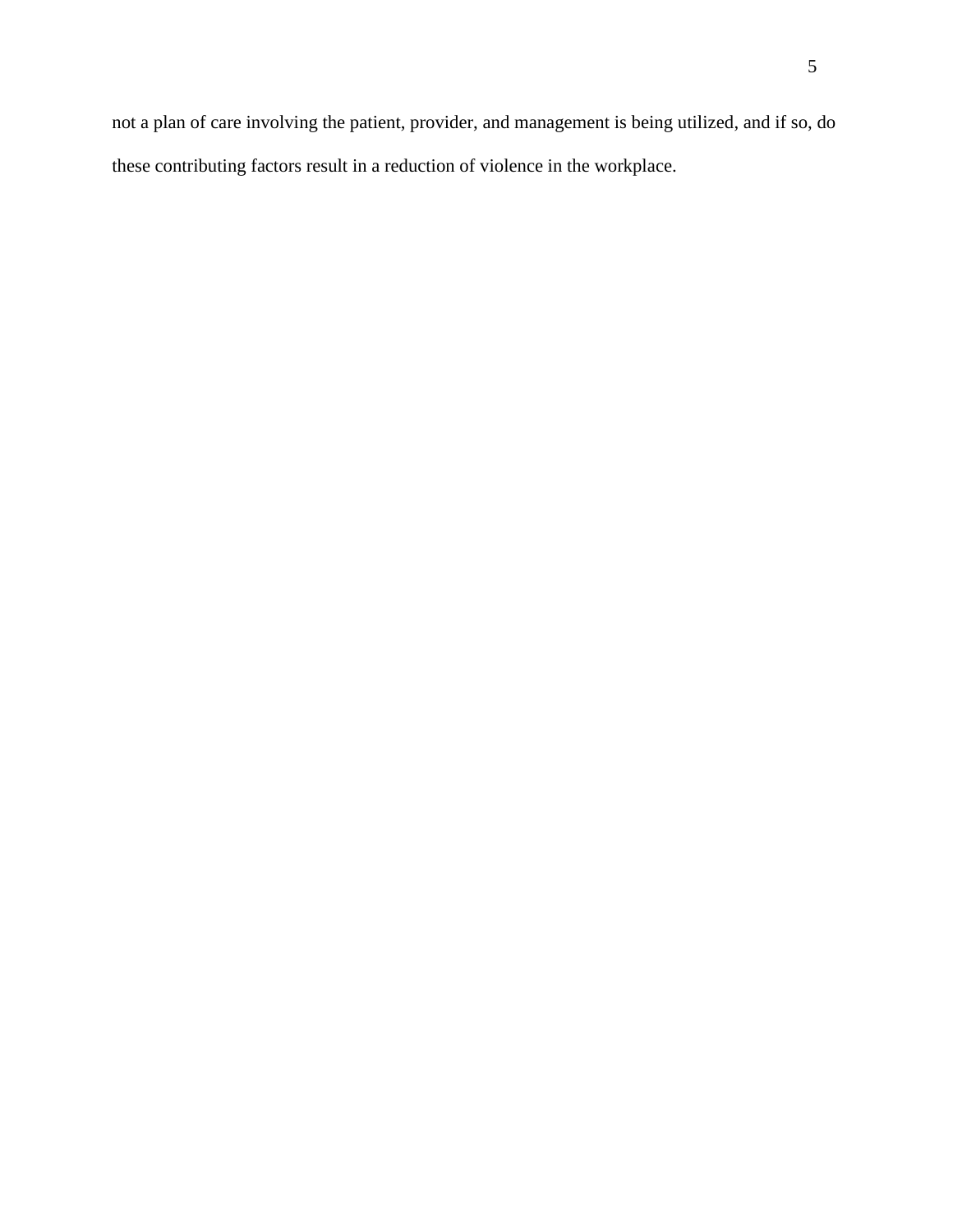#### Chapter II

#### <span id="page-8-0"></span>*Literature Review*

### <span id="page-8-1"></span>*Introduction*

Violence toward nurses in the workplace is an endemic, worldwide problem and can have a detrimental effect on nurses' psychological, cognitive, emotional, behavioral, and spiritual well-being. The impact can have a negative effect on public healthcare costs and is an escalating problem in all areas of practice.

#### <span id="page-8-2"></span>*Theoretical Framework*

The first number of studies reviewed included initial assessments of nurses, the environments, and cues to notice in potentially violent situations. Subsequent studies have indicated the need for experienced and educated nurses and the importance of facility support. Few studies, on the other hand, include the patient as a participant in harm reduction techniques.

Peplau (1991) viewed the nurse-patient relationship as one of building trust and assisting persons to begin to identify problems, working with them on the problems, and supporting persons/individuals to achieve a mutual goal. This common goal provides the incentive in which the nurse and patient respect each other as individuals, both learning and growing as a result of the interaction (George, 2011).

Peplau (1991) also noted nursing is one of many functions of a professional health team in which professional workers collaborate to bring about health improvement. As studies have shown, a team effort is encouraged to increase safety in the workplace. Given the severity of workplace violence found within nursing, it is important to take every precaution and utilize all resources to reduce this trend.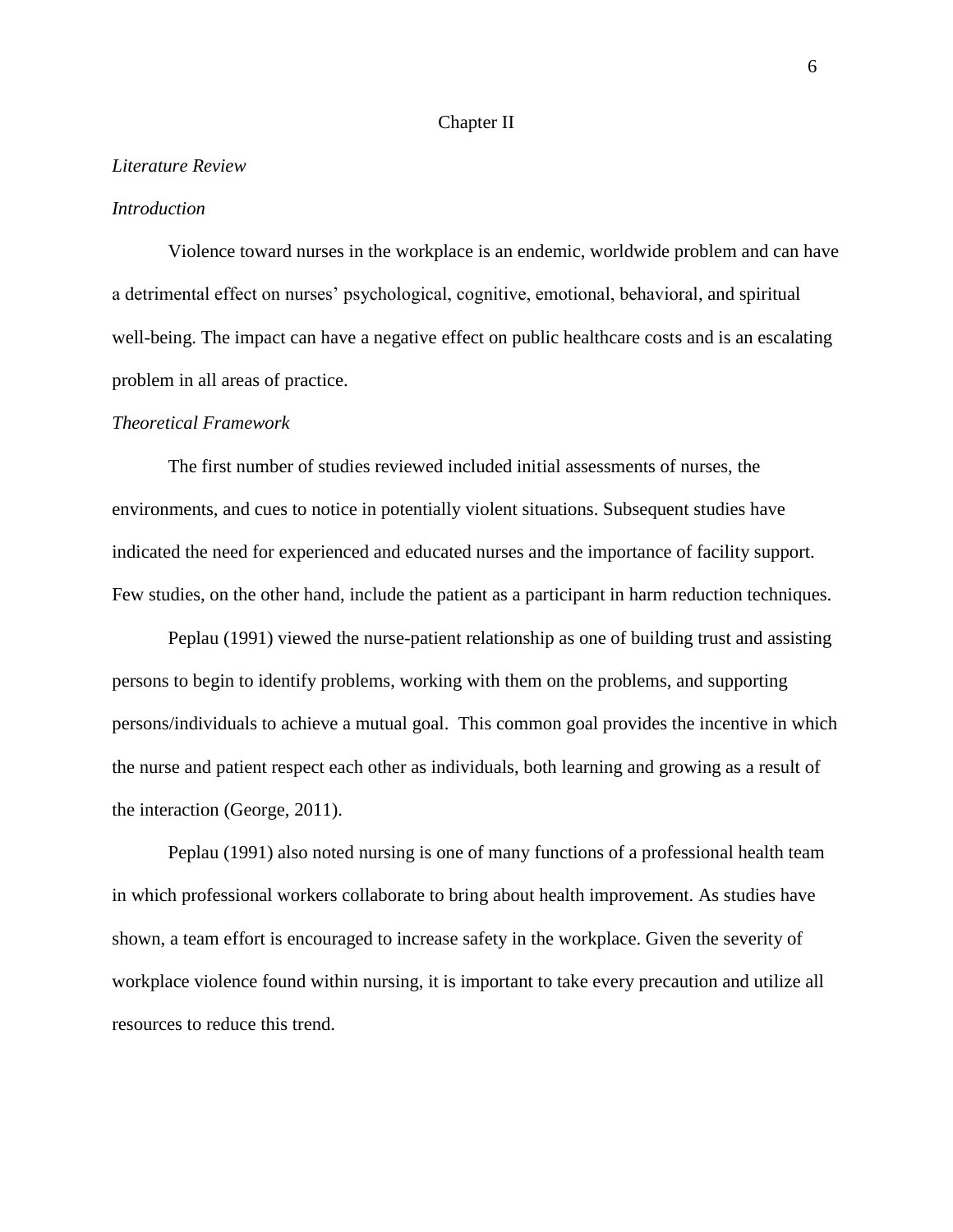### <span id="page-9-0"></span>*Studies that Examined Violence toward Nurses*

In a study performed by Luck, Jackson, and Usher (2007), it was stated there is evidence of an increase in frequency and severity of violence toward nurses within high risk areas. The aim of the study was to explain the components of observable behavior that indicate a potential for violence in patients, their family and friends, when presenting at an emergency department (ED).

Luck et al. (2007) noted there is no agreed upon set of methods for case studies, and methods are consequently chosen based on the capacity to address the research aims. In this study, methods that enabled a focus on a violent situation while providing care were sought. A mixed method case study design and data were collected by means of 290 hours of participant observation, 16 semi-structured interviews, and 13 informal field interviews over a 5-month period in 2005. Thematic analysis of textual data was undertaken using NVivo2, a software package to assist in the management and analysis of qualitative data (Lakeman, 2008). Frequency counts of violence were developed from the numerical data (Luck et al., 2007).

The case study took place in a 33-bed ED located in Australia that serviced a large rural, remote and metropolitan community. The local community is multi-cultural serving a high number of tourists and seasonal workers. Convenience non-probability sampling was used to recruit Registered Nurses permanently employed either full- or part-time in the ED. The five distinctive elements of observable behavior that indicate potential for violence in patients and accompanying persons were identified.

The findings of the study revealed that staring was as an important early indicator of a potential for violence and was observed in nine of the 16 observed violent events. Thirteen of the 16 observed violent events featured in tone and volume of voice. Anxiety appeared in 13 of the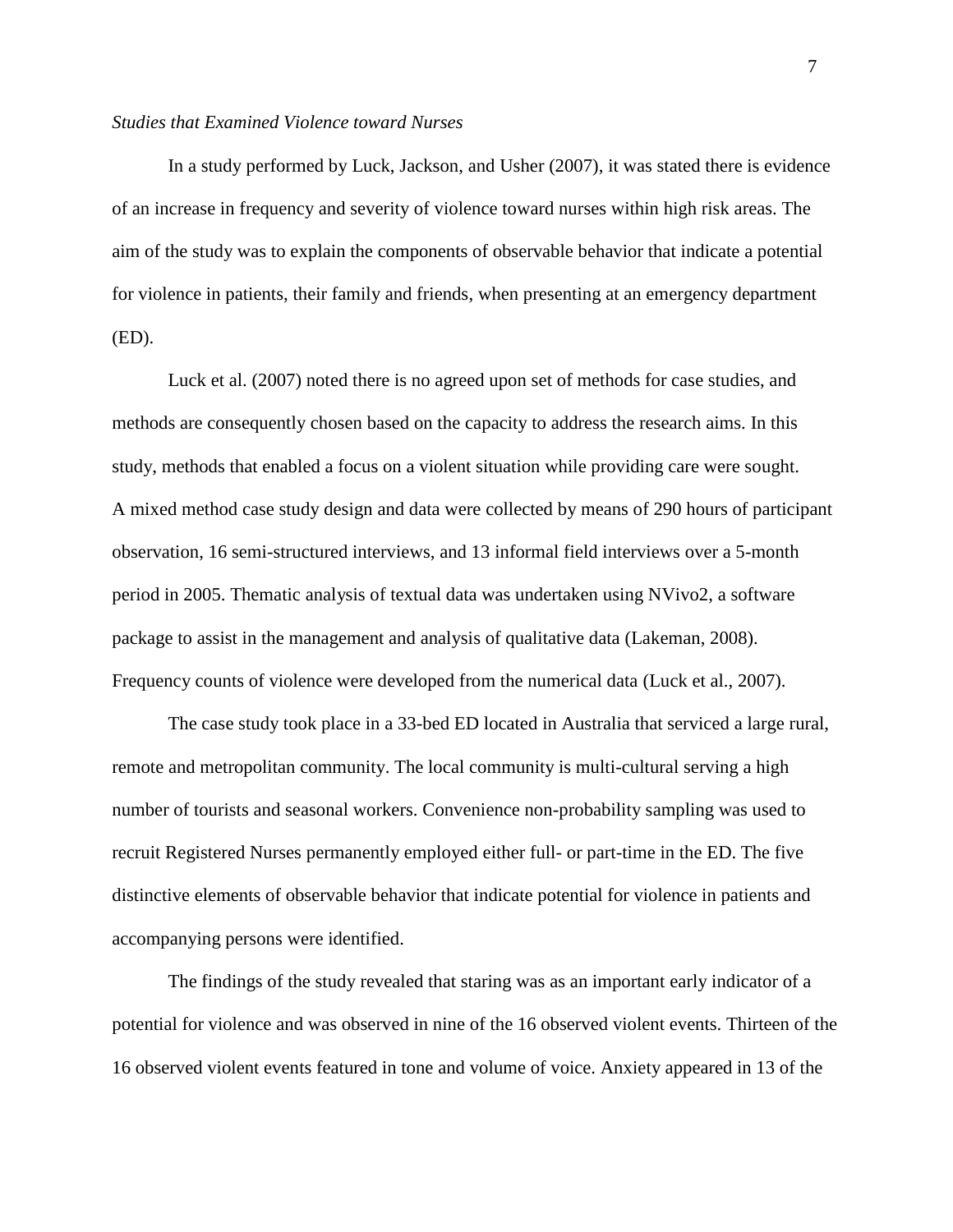16 observed events of violence. Eleven of the 16 violent occasions included mumbling; having slurred, incoherent speech or repetitive questions or statements. Additionally, pacing was observed in nine of the 16 actions that escalated to violence (Luck et al., 2007).

The five components included staring and eye contact, tone and volume of voice, anxiety, mumbling, and pacing were given the acronym STAMP (Luck et al., 2007). The components reflected in the acronym STAMP cover a number of the multiple variables that influence, decrease, vary or exacerbate the potential for violence toward nurses in EDs. The STAMP has the potential to offer a practical, evidence based assessment framework for violence toward ED nurses. The use of the framework may also facilitate early recognition of risk situations and thereby enable earlier intervention of de-escalation skills.

Limitations of this study according to Luck et al. (2007) suggested that further research into STAMP is needed to establish validity and reliability of its components. Also, additional research that explores the generalizability of the STAMP nursing violence assessment framework across specialties and cultures is recommended.

Chapman, Perry, Styles, and Combs (2009) agreed that violence at work has become an alarming phenomenon worldwide. Although workplace violence (WPV) occurs in all work environments, the health industry is particularly prone to it. The aim of the study performed by Chapman et al. (2009) was to describe factors that nurses identify as alerting them to the possibility that WPV might occur.

The explorative study collected qualitative and quantitative data through a survey and subsequent interviews. The survey was distributed to determine nurses' experiences of aggressive and violent incidents occurring within the previous 12 months. Two open-ended questions in the larger questionnaire requested the participants to identify, from their perspective,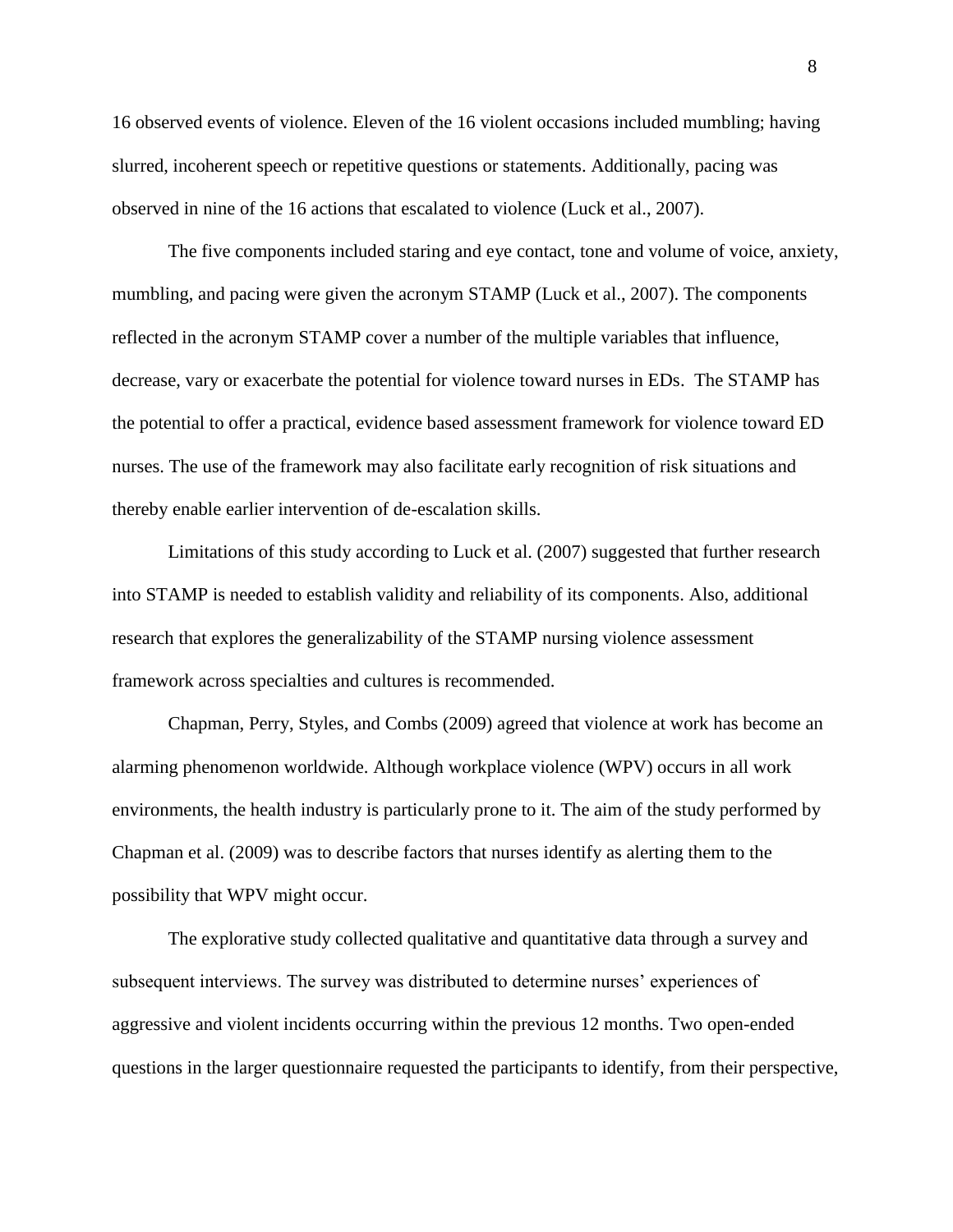the behaviors of the perpetrator that led up to an event of WPV and to list the factors that precipitated the event. The instrument was reviewed by 12 nurse researchers in academics to check face validity, and modifications were made according to nurse researchers' feedback (Chapman et al., 2009).

One hundred and thirteen questionnaires were completed. Interviews were conducted in a setting convenient to the participant, semi-structured, and lasted for approximately 30 minutes. Theoretical saturation was reached after 20 interviews. According to Chapman et al. (2009), saturation occurred when all categories and themes appeared to be complete.

The software package SPSS version 15 was used to summarize participants' demographic data. Respondents in this study were mainly female, in early 40s, had been registered in the profession between six months and 40 years (Chapman et al., 2009).

Nine distinct components of predicting violence and aggression emerged from the data. These components included staring, tone of voice, anxiety, mumbling, pacing, emotions, disease process, assertive/non-assertive, and resources/organization. The acronym STAMPEDAR was used to classify these nine components. While a previous study by Luck et al. (2007) had already explained STAMP, Chapman et al. (2009) stated this article focused only on four additional components including emotions, disease process, assertive/non-assertive, and resources/organization (EDAR).

With emotions considered, participants in the study reported participants were more alert to the possibility of violence when patients or patient's relatives were demonstrating a heightened emotional state, such as fear or frustration. The disease processes of confusion, intoxication, mental illness, dual diagnosis, and organic disorders resulted in a higher likelihood a patient would become aggressive or violent. The observation of someone either lacking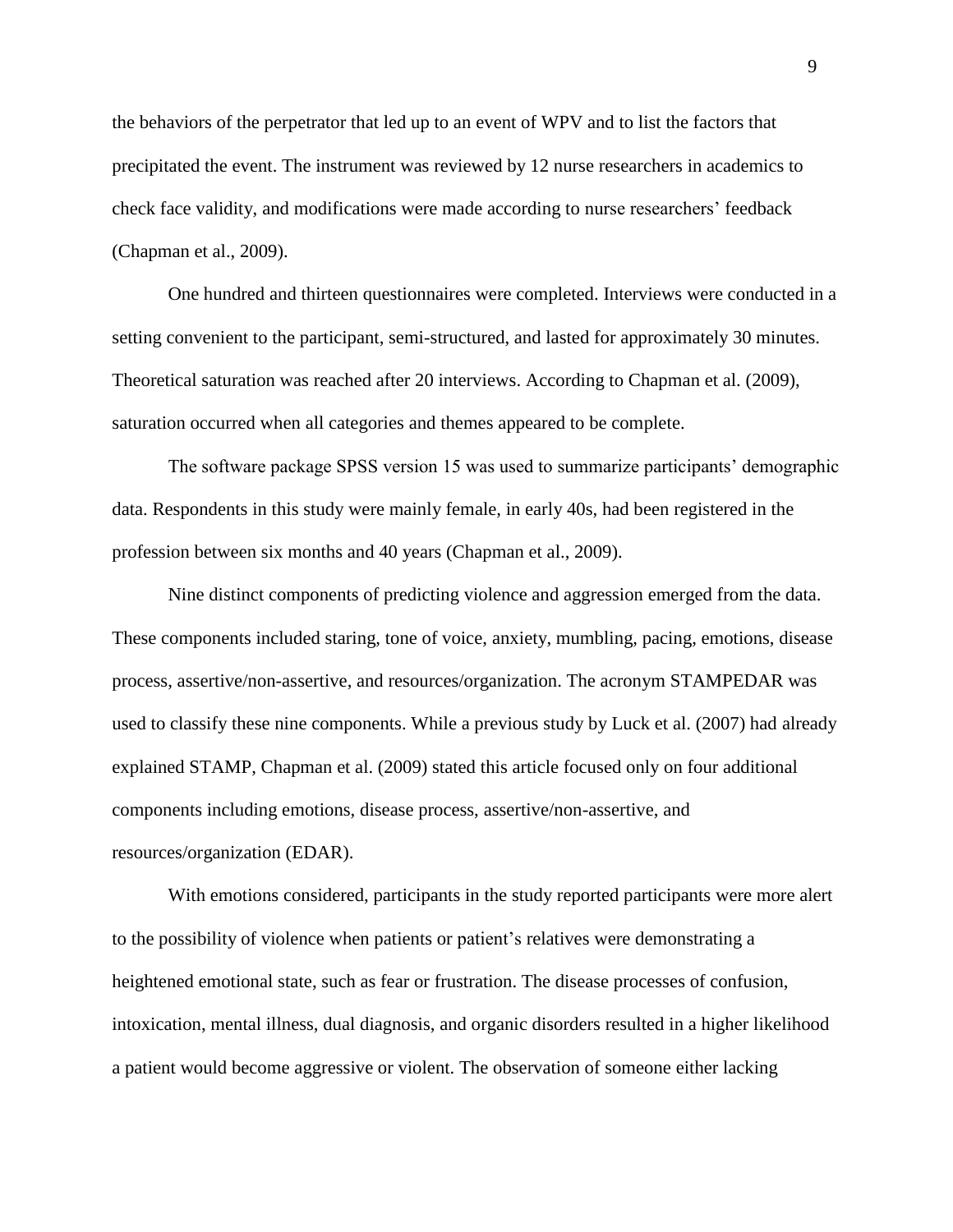assertion or being overly assertive was noted as a precursor to potential violence. Furthermore, respondents believed that the time it took waiting for resources as seen in the triage process, placed patients at a higher risk for violence (Chapman et al., 2009).

Respondents identified in some cases awareness of staff actions that could escalate an episode of WPV. Improper behavior by nurses and other staff were thought to escalate incidents, especially if staff were condescending toward patients or visitors. The skill and education level of the other nurses on the ward also correlated with the risk of WPV. Nurses in this study reported staff not experienced at diffusion skills were at greater risk of experiencing violence. A nurse's attitude and behavior were identified as being responsible for violent incidents of WPV (Chapman et al., 2009).

Although much of the study showed promise towards the implementation of STAMPDAR (Chapman et al., 2009) the researchers concluded by admitting further research is needed to establish the validity and reliability of the STAMPEDAR framework. The usefulness of this instrument as a tool for predicting episodes of WPV still requires more evaluation.

Patient violence has already been shown to be prevalent in all healthcare settings. Patient violence against nurses can range from verbal abuse, threats, harassment, and physical assaults that could result in psychological or physical harm. For nurses working on psychiatric units, many tools have already been developed to assess patients who are at a higher risk for violence.

Kim, Ideker, and Todicheeney-Mannes (2012) declared a risk assessment for nurses in specialty areas is not always available. For this reason Kim et al. (2012) suggest a brief, easy-touse risk assessment tool for nurses is needed for early identification of potentially violent patients. The primary purpose for the study was to evaluate the usefulness of the Aggressive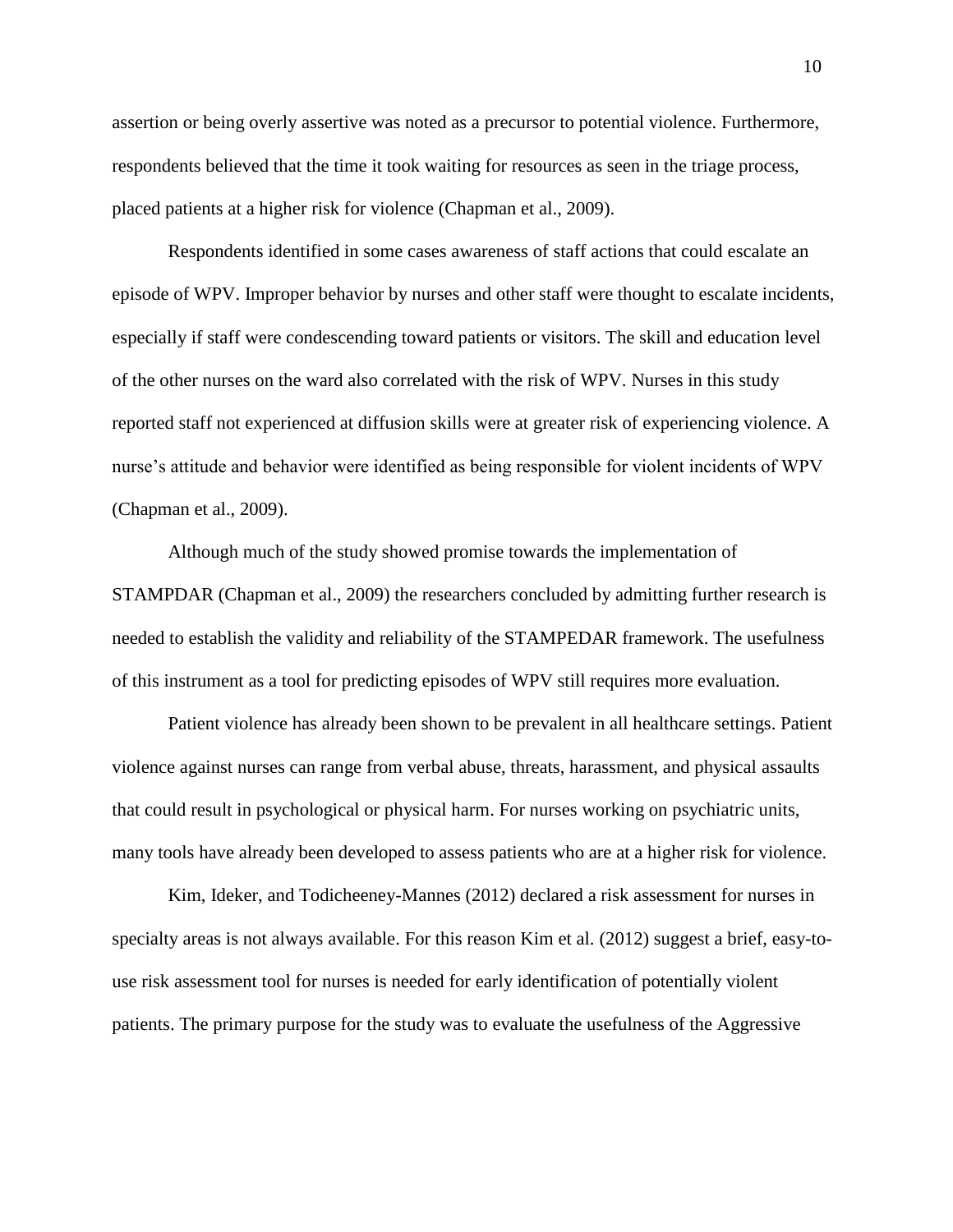Behavior Risk Assessment (ABRAT) for predicting potentially violent patients admitted to medical-surgical units.

A prospective cohort study design was used to collect the data from patients admitted to six different medical-surgical units in southern California hospitals from August 2009 to December 2009. The inclusion criteria for the study were adult patients older than 18 years of age. Patients admitted to emergency department, maternal child health unit or intensive care units were excluded from the study (Kim et al., 2012).

Descriptive statistics were computed to summarize the demographic characteristics and the incidence of violent events. A 17-item checklist was assembled by combining items from the 11-item M55 tool and the five-item STAMP concept. Bivariate correlations using Kendall's tau test were generated among the dichotomous dependent variables and the dichotomous independent predictor variables from the 17-item checklist (Kim et al., 2012). Kim et al. (2012) note the following:

The independent variables with significant correlation with the dependent variables were entered into the multivariate logistic regression model with backward elimination to select a set of parsimonious items that best predict the violent events. The resulting set of parsimonious items was named Aggressive Behaviour Risk Assessment Tool (ABRAT). (p. 352)

An initial assessment of the patients by the primary nurse was made using the aggressive behavior risk checklist within 24 hours of admission. The patients were re-assessed by another nurse using a second identical 17-item checklist to assess the inter-rater reliability. A violent event outcome section was completed following any violent episodes or prior to discharge (Kim et al., 2012).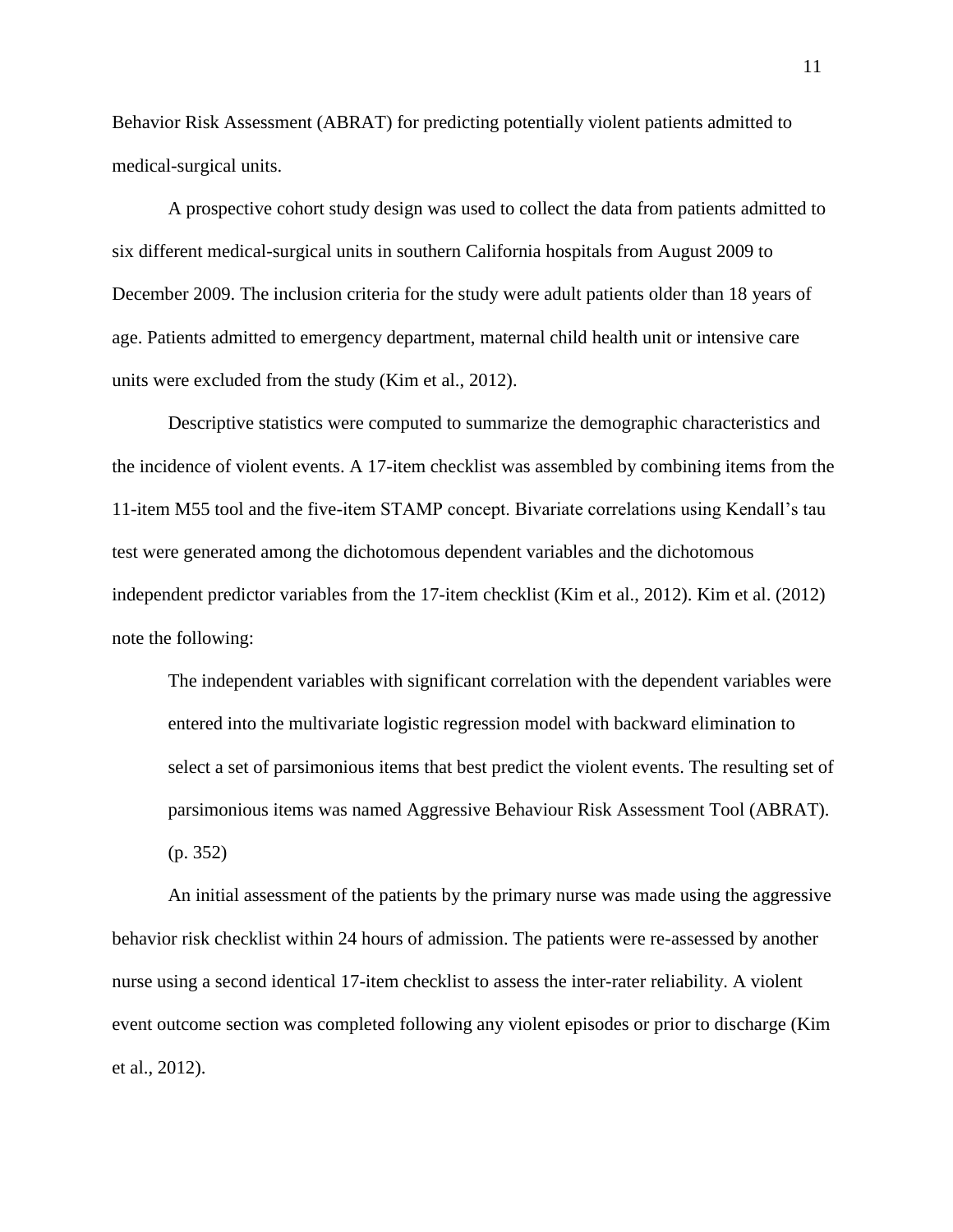Of the 2726 patients admitted to six medical-surgical units, fifty-six patients had one or more violent events, including 35 episodes of verbal abuse, 26 physical attacks, 15 threats of physical attack, and three sexual harassments. Fifty percent of the patients were over 70 years of age and the majority of patients were men and Caucasian. Ten items from the 17-item checklist were seen as potential positive predictor variables of violent events (Kim et al., 2012).

Kim et al. (2012) concluded with the belief that the ABRAT is a simple, easy-to-use assessment tool with promising sensitivity and specificity. The ABRAT may be useful for identifying potentially violent patients in medical-surgical units. Although the results still need to be confirmed, the ability to prospectively alert hospital workers of patients at medium or high risks of violence could help nurses in the reduction of possible violent events on medical-surgical units.

The risk of violence does not have to occur within the hospital setting. Remote area nursing practice is characterized by providing care in isolated communities to those who require health needs. Remote area nurses (RANs) are mostly women often working alone during afterhours consults and home visits. According to McCullough, Lenthall, Williams, and Andrew (2012), violence toward RANs has been increasing over the past 13 years.

The purpose of the study performed by McCullough et al. (2012) was to report on the second part of a study that used a risk management approach to investigate violence toward RANs and to develop possible ways of minimizing the risk of occupational violence toward these nurses. The study included a panel of 10 expert RANs with an average length of service in remote health of 16.7 years (range 4–30 years). Selection was based on extended length of practice as a RAN and involvement in the RAN community.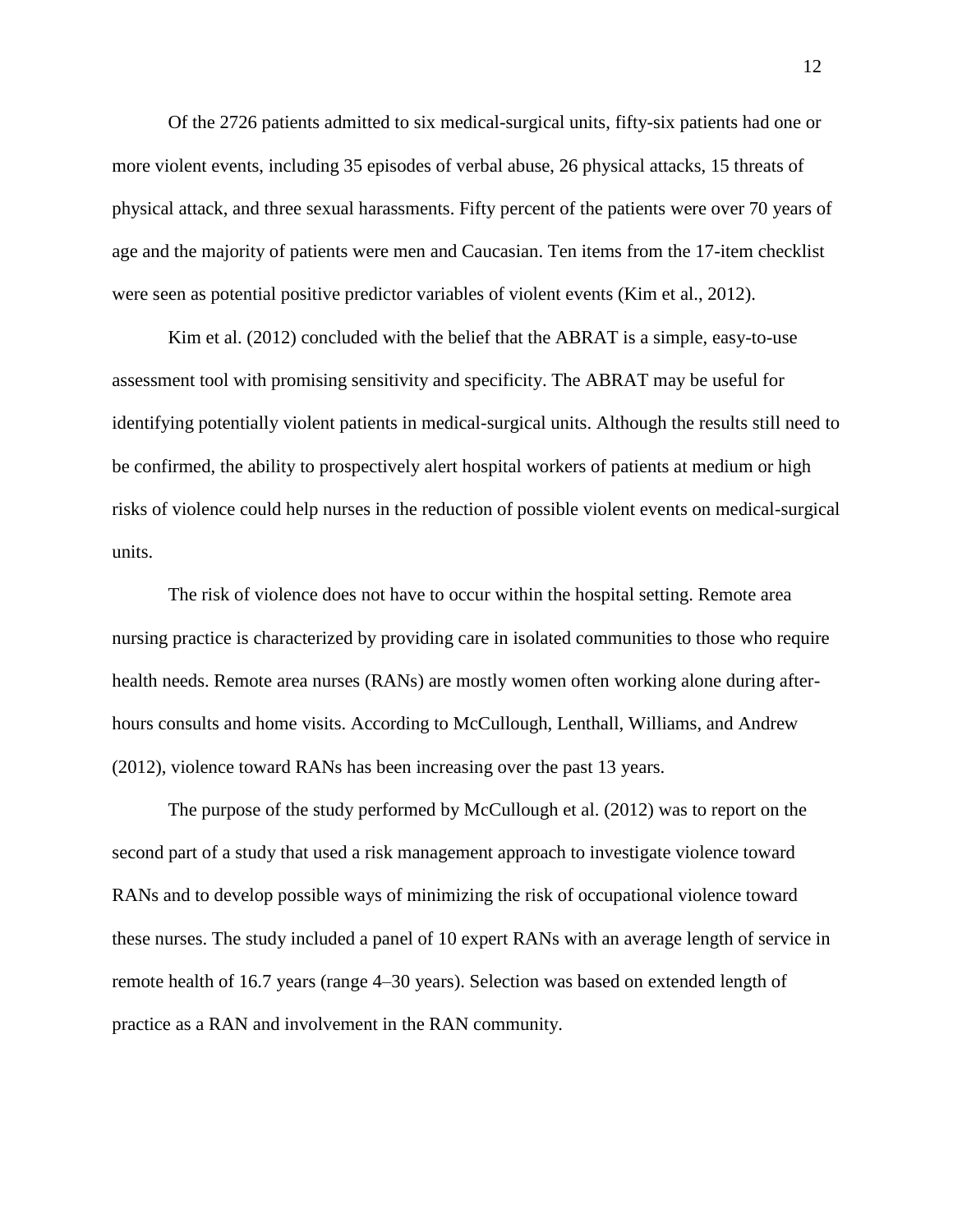"Questionnaires were conducted via email and Internet survey and followed a threeround Delphi process. Content analysis of data from the first round, open-ended questionnaire, and subsequent literature search, yielded a survey which assessed agreement among the panel" (McCullough et al., 2012, p. 329). A Likert scale was used in the survey to assess the level of consensus and to indicate potential usefulness of each of the control measures. The control measures identified in the study were reported using a'toolbox' analogy in recognition of the complex nature of occupational violence and the need for a range of strategies to reduce the risk of violence toward RANs (McCullough et al., 2012).

Four themes emerged from the data which provided suggestions for improving the safety of RANs. The four themes included education and training, professional support, organizational measures, and community collaboration.

The panel agreed education and training for RANs should include de-escalation techniques, self-defense techniques, recognition of symptoms of posttraumatic stress disorder and knowledge of how to assess work environment hazards. RANs should be experienced in clinical skills including how to conduct mental health assessments and create management plans in consultation with the family (McCullough et al., 2012). Employers should have a responsibility to take action when the risk of violence is increased for RANs including the tending of intoxicated patients and a 24-hour telephone help line was identified as a significant avenue for support. Community collaboration included procedures for obtaining help by listing reliable contacts, identifying safe areas within the clinic, and having a plan for evacuation of staff in extreme circumstances (McCullough et al., 2012).

The study concludes by stating a 'toolbox' of strategies includes: education, professional support, and organizational and community responsibilities for RANs. Further development and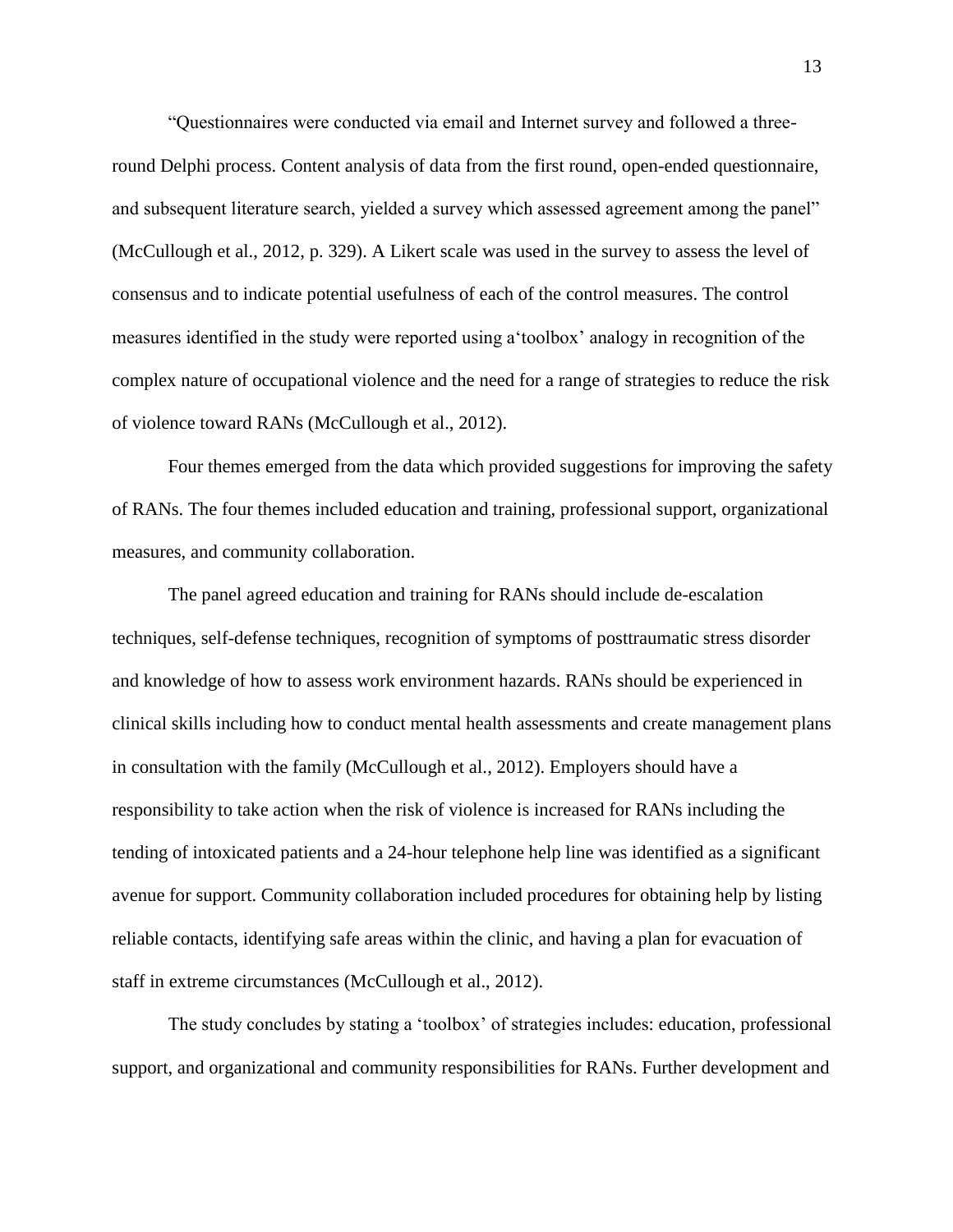assessment of this 'toolbox' of strategies is recommended to address the high incidence of violence toward remote health professionals. The author surmises that reducing the risk of occupational violence might reduce staff turnover and shortages of skilled nurses in remote areas (McCullough et al., 2012).

Short-term structured risk assessment is presumed to reduce incidents of aggression and seclusion on acute psychiatric wards (Van de Sande et al., 2011). Despite the negative impact seclusion may have on patients, a Cochrane review covering 2155 citations found no randomized controlled study investigating the effects of interventions aiming at reducing seclusion. The goal of the study performed by Van de Sande et al., (2011) was to evaluate the effect of risk assessment of aggression and seclusion incidents for patients admitted to acute psychiatric wards.

A cluster randomized controlled trial was conducted over 40 weeks on four acute psychiatric wards. Two experimental and control wards consisted of 36 beds in total with 20 beds on the experimental wards and 16 beds on the control wards. They were located in the Dutch city of Rotterdam and its suburbs. All patients admitted during the study averaged a length of stay of approximately three weeks. Most of the admissions (62%) were involuntary and diagnosed with a psychotic disorder (Van de Sande et al., 2011).

Patients were monitored daily by psychiatric nurses by means of risk assessment scales from the first day of admission until discharge or transfer to another ward. The five scales covered a variety of common risk factors within the acute psychiatric wards. Daily assessments utilized the Kennedy Axis V (short version) and the Brøset Violence Checklist while weekly assessments included the Kennedy Axis V (full version), Brief Psychiatric Rating Scale (BPRS)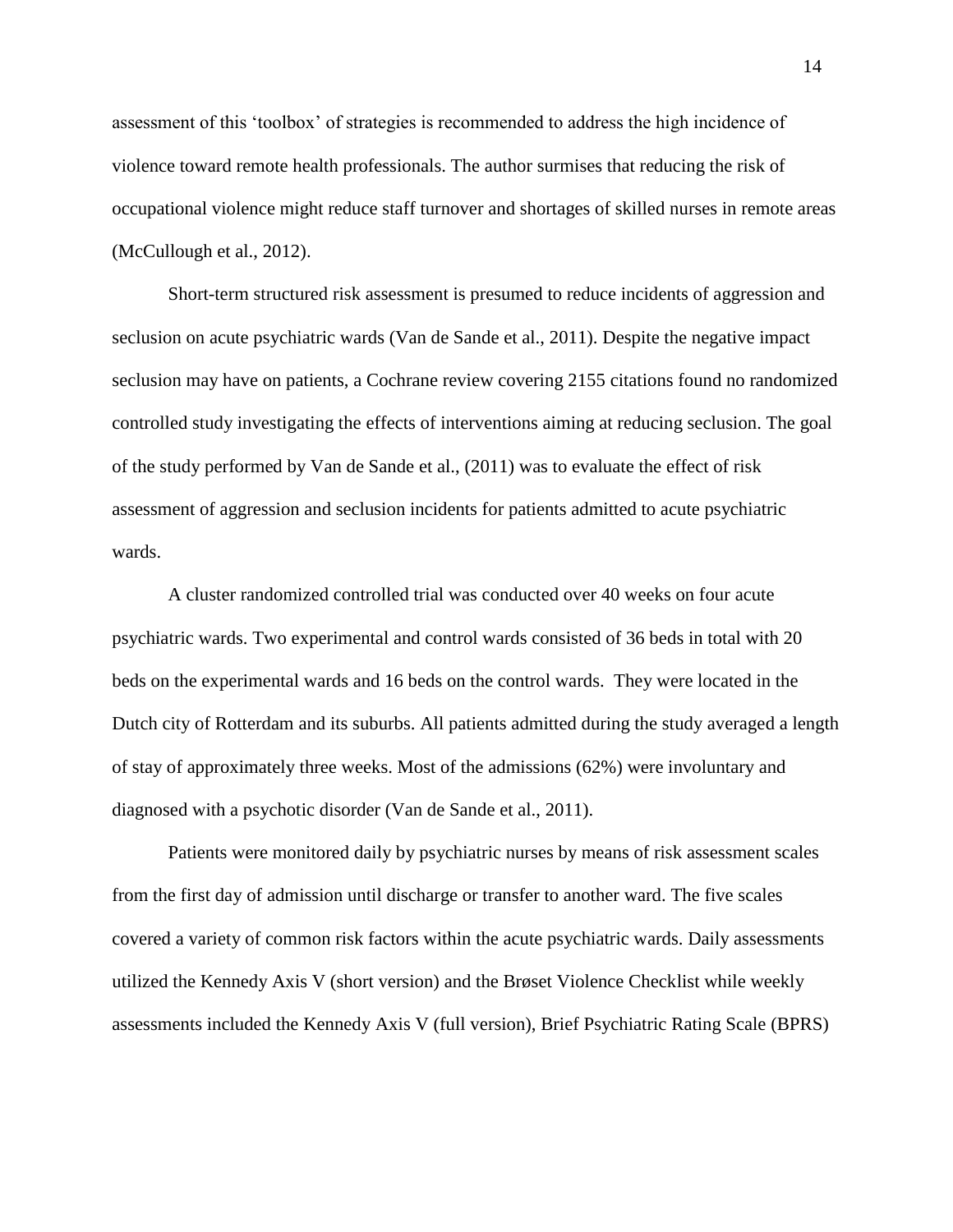and the Social Dysfunction and Aggression Scale. The five scales were referred to as the Crisis Monitor.

Seclusion episodes were recorded using the Argus scale which enables detailed collection and analysis of seclusion rates. The Argus scale included both incidence and duration of the seclusion. All findings were discussed by the multidisciplinary team on a daily basis and in more detail in the weekly treatment planning meetings. Differences in patient characteristics during the baseline and intervention periods were tested by chi-squared and t-tests. The significance level for all statistical tests was set at P<0.05, two-tailed (Van de Sande et al., 2011).

The findings of the study showed the number of incidents of aggression and the number of hours spent in seclusion decreased significantly after the introduction of the Crisis Monitor. The findings suggest that patients benefit from the frequent use of short-term structured risk assessments on psychiatric admission wards. Also, without the use of structured risk assessments on a daily basis, it may take longer than necessary before ward staff become aware of improvement in the behavior of secluded patients or act upon it (Van de Sande et al., 2011).

One limitation of the study was that it took place on only four wards of a single hospital, and the total numbers of aggression and seclusion incidents observed were low. Another limitation of the study was that participating staff could not be kept unaware of the condition they were participating in and may have reduced the occurrences of seclusion because staff members expected that escalation risks would be reduced by the use of the Crisis Monitor.

Persons working in the field of mental health are the second most violently victimized group of workers (Finfgeld-Connett, 2009). Some of the issues faced by healthcare providers include providing care for acutely disturbed or violent individuals, mentally-ill patients that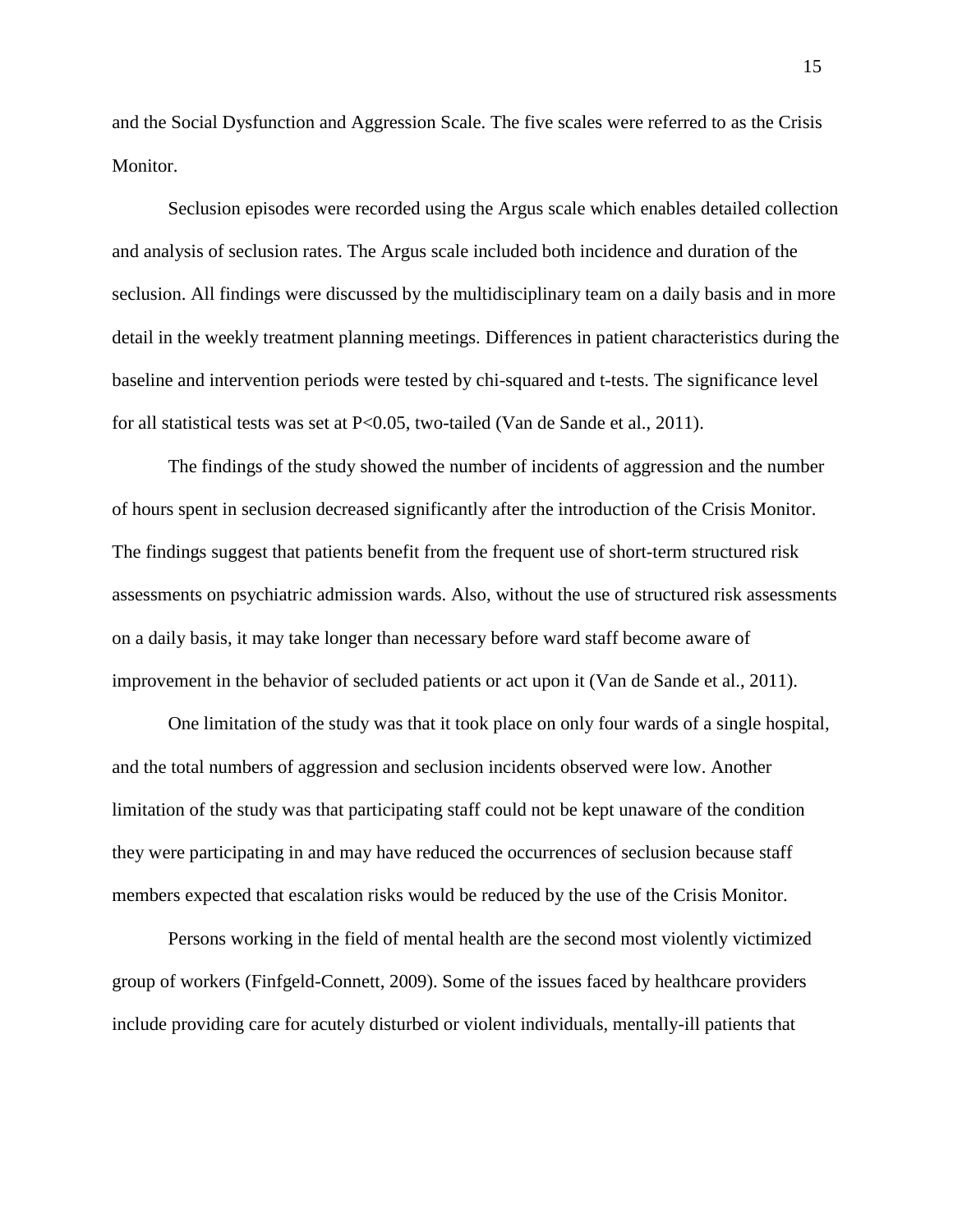return for care after being discharged due to inadequate follow-up, and an increased presence of drug and alcohol abusers.

The primary purpose of the study performed by Finfgeld-Connett (2009) was to uncover a framework of therapeutic nursing management of patient aggression in psychiatric settings; qualitative meta-synthesis methods were used to conduct this investigation. The framework is intended to guide practice and intervention research relating to the management of aggression toward health care personnel (Finfgeld-Connett, 2009).

The studies looked at qualitative research articles and were retrieved using the electronic version of the Cumulative Index to Nursing and Allied Health Literature (CINAHL). The search was limited to nursing literature based on the assumption that nurse-patient relationships are unique and distinctly different than other provider-patient relationships.

The following key terms were included in the search: nurse-patient relations, workplace violence, patient assault, verbal abuse, and aggression. Thirty-six qualitative were obtained with the final sample consisting of 15 English-language articles published between 1990 and 2006 and relating to nursing management of physical and verbal aggression among mental health patients. Findings from the 15 qualitative research reports were placed into an electronic matrix, analyzed, and interpreted using content analysis, memoing, and diagramming (Finfgeld-Connett, 2009). Quality of the sample was evaluated throughout the analysis process based on the credibility, depth, and breadth of the data supplied by the authors of the original study (Finfgeld-Connett, 2009).

Finding showed that nurses therapeutically react to escalating situations using one of two response styles. The first response was the intuitive response where a skilled psychiatric nurse intuitively understands a patient's situation and immediately and automatically matches the

16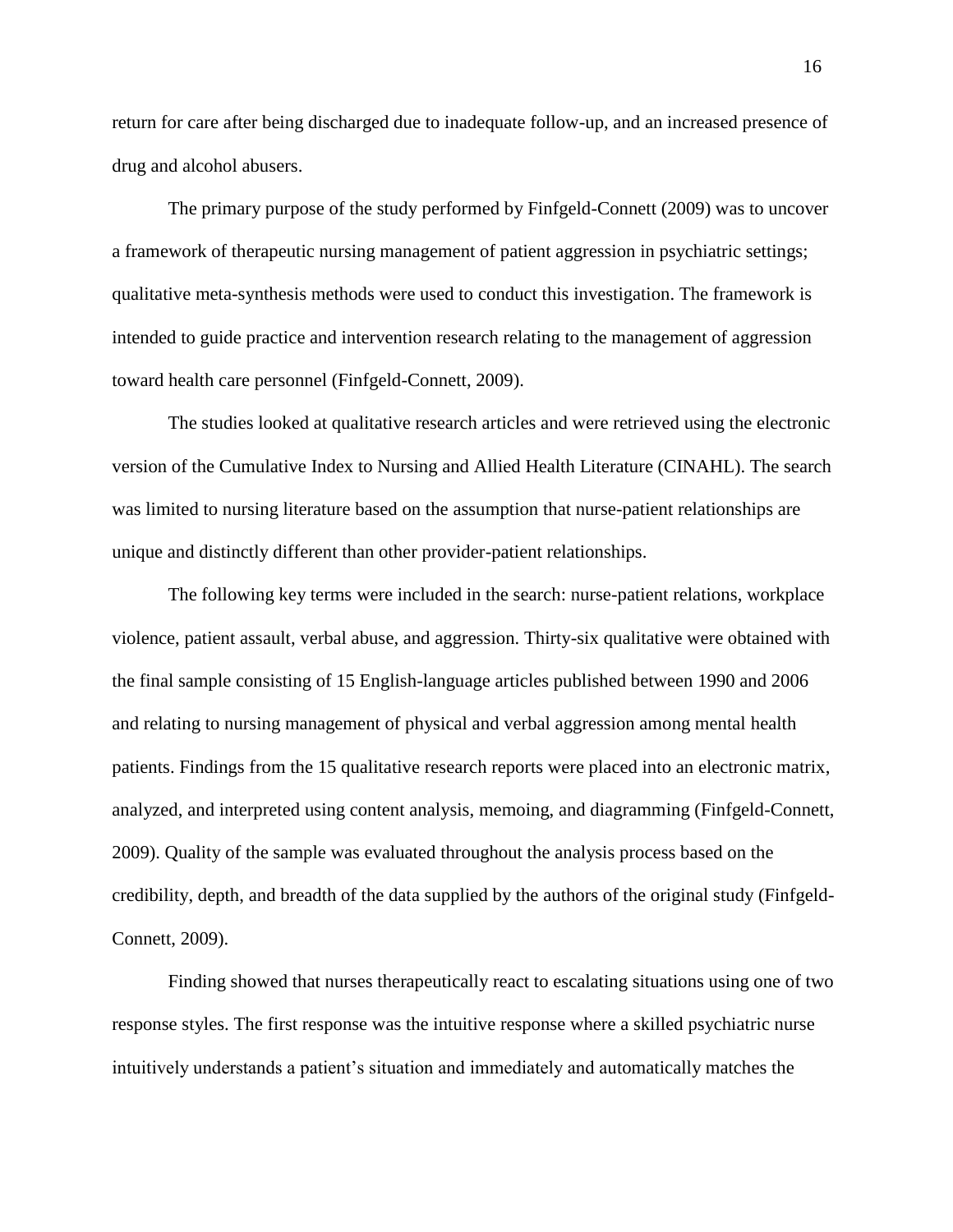intervention needed. Alternatively, the nurse may act in an emergent style were she may feel threatened but still act in a careful, calculated way (Finfgeld-Connett, 2009).

Finfgeld-Connett (2009) goes on to state that regardless of the therapeutic response style used; authentic engagement is the core component of any de-escalation response. Authentic engagement involves the nurse staying sincerely connected to the patient. The nurse assumes responsibility, stays in control, and calmly creates an atmosphere of security.

Non-therapeutic responses included nurses who use rigid rules and physical methods to control patients, and they are rewarded when they become part of the tough milieu. Nontherapeutic responses to patient aggression appear to lead to negative consequences for both patients and nursing staff. Inadequate management of violent episodes may result in burnout, absenteeism, reassignment, or resignation (Finfgeld-Connett, 2009).

The findings show that authentic engagement demonstrates to the patient that nurses have their best interests in mind. Patients develop a sense of security, hope, and self-acceptance. Finfgeld-Connett (2009) recommends that in the future nurse educators focus more on authentic engagement in clinical and academic learning environments.

An important factor to include while studying workplace violence within nursing is the attitudes nurses have toward patient restraint. Gelkopf, et al. (2009) suggest that restraining patients stimulates difficult dilemmas and conflicts for caregivers. The level of knowledge about restraints along with the attitudes of staff can directly and indirectly affect workplace violence.

The study performed by Gelkopf et al. (2009) examined nurses' attitudes regarding the goals of restraint, the environmental conditions influencing restraint, the emotional aspects of restraint, and their beliefs about whether other staff members should participate in restraint procedures.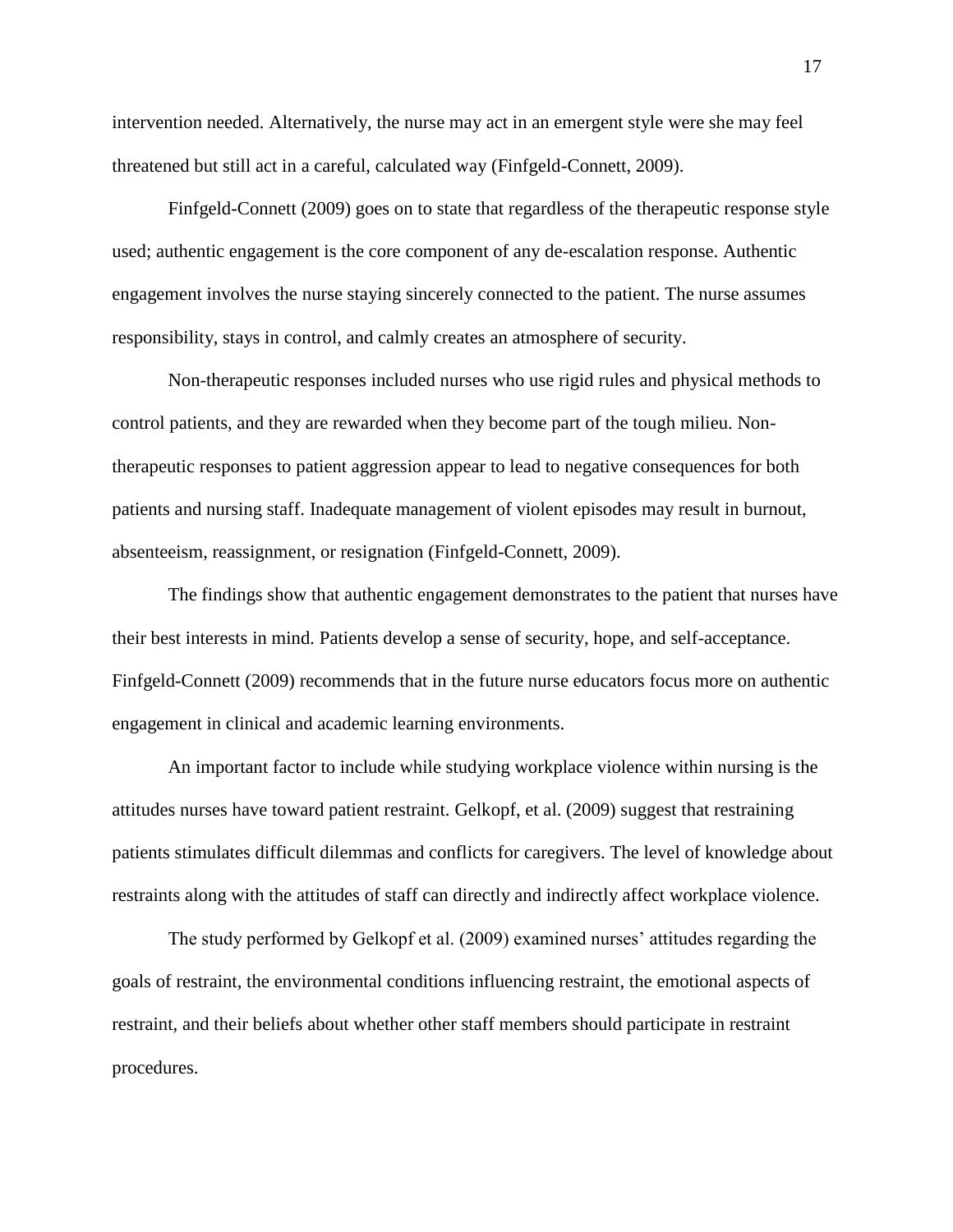The study utilized a survey conducted in the Lev Hasharon Mental Health Center. The facility is in the center of Israel, is a government, and serves the area of 400,000 residents. It is a 350-bed facility with four acute inpatient and four chronic units, each with approximately 40 patients. Of the 130 staff nurses who were offered questionnaires, 111 nurses (85.4%) participated and completed the surveys; completion of the questionnaires was voluntary and anonymous (Gelkopf et al., 2009).

A 52-item questionnaire was created to assess staff attitudes, opinions, behaviors, and emotions concerning patient restraint. The questionnaire was formulated by review of the restraint literature and consultations with clinicians in the public and private healthcare systems, as well as with allied health academics. A two-week test-retest of the final questionnaire showed correlations of .89–.95 for all items within the seven sections of the questionnaire. Findings were analyzed using chi square test for dichotomous variables and t-test for sequential variables (Gelkopf et al., 2009).

Nurses with higher levels of qualifications considered restraint a therapeutic instrument while less qualified nurses considered annoying activities as adequate cause for restraint. Gelkopf et al. (2009) hypothesizes the reasons for this stem from a lack of tools for coping with these types of behaviors. The lack of tools by these nurses can lead to loss of patience, and an inability to cope with the situation without physical restraints. Gelkopf et al. (2009) concluded by questioning whether the system invests enough in skills training for staff in general to cope with violence.

While restraints can be used as an intervention to protect psychiatric inpatients from selfharm or harm to others they can also cause dilemmas and conflicts for caregivers. The study found that early identification of potential violence is an important factor for reducing the rate of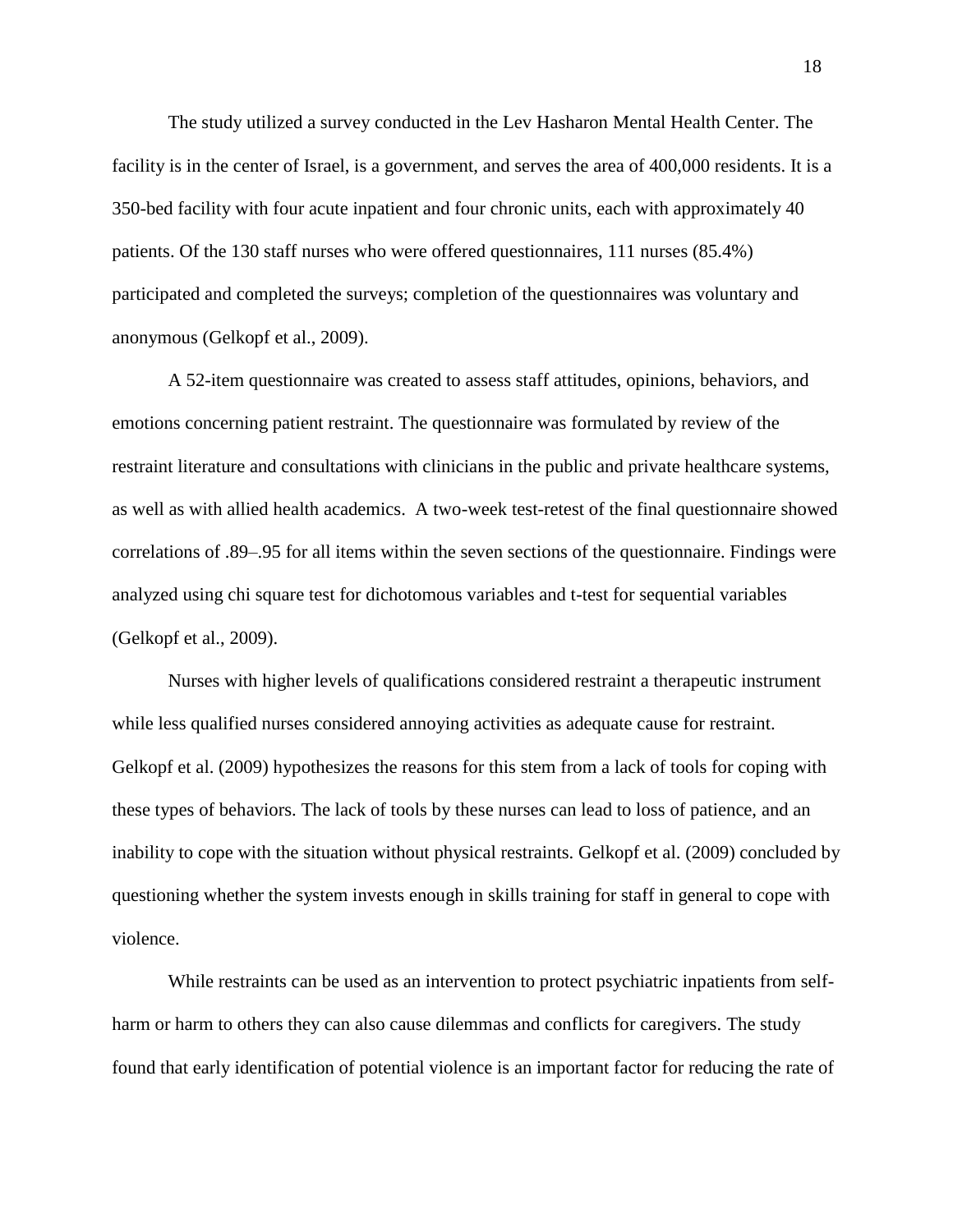patient restraint. Nursing staff believed overall that if they could identify predictors of patients' violent outbursts, and give more adequate attention to patients, they could avoid violent incidences and the subsequent use of physical restraints.

Great strides have been made in achieving a more humanistic and compassionate approach to the care of the mentally ill. According Moylan and Cullinan (2011), acceptable level of care for psychiatric patients has moved from prison like conditions to the recognition of patients' civil and human rights. Current laws also help protect the rights of this population and ensure that patients are being treated using the least restrictive interventions possible. Although eliminating the use of restraint is ideal, a failure to restrain when potential danger exists can cause the nurse injury (Moylan & Cullinan, 2011).

The study performed by Moylan and Cullinan (2011) provides current, in depth information about the nature, frequency and severity of assaults and injuries of psychiatric nurses. The study also examined assault and injury in relation to the nurse's decision to restrain.

The study included a sample of 110 nurses from five institutions, 80% of the nurses were assaulted, 65% had been injured and 26% had been seriously injured. Injuries included fractures, eye injuries and permanent disability. A mixed methods design was used with the quantitative segment encompassing descriptive, descriptive-comparative and correlational elements. The qualitative data were gathered from written accounts of assault experiences and interviews with the study respondents.

A convenience sample of 110 nurses was selected to participate in the study. Twelve nurses did not meet the inclusion criteria of having 1 year psychiatric experience. The nurses who participated were informed that the study would take approximately 1.5 hours during which time they would be required to watch a 5-min video and then enter data on a form related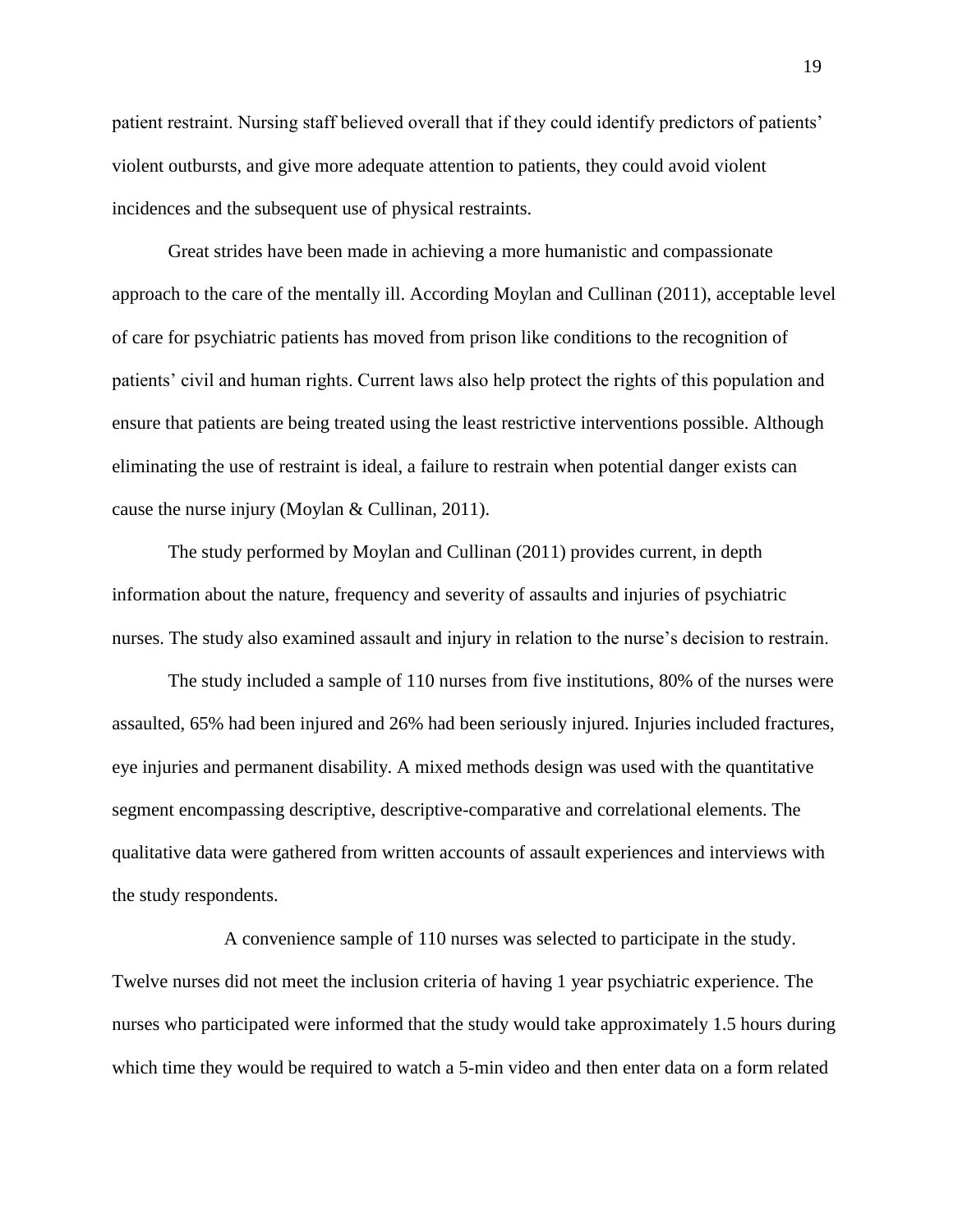to the video (Moylan & Cullinan, 2011). The Moylan Assessment of Progressive Aggression Tool (MAPAT) is an instrument that allows the nurse to select the time, in seconds, at which she or he believes restraint is the only safe option in the advancement of aggression.

The survey section for nurses consisted of a demographic segment followed by a history of assault segment. In the history of assault segment, nurses were asked if they had ever been assaulted by a patient in the course of their duties. Of the 110 respondents, 80% had been assaulted. All of those reporting serious injury reported substantial loss of work time. Thirteen respondents lost more than 1 month of work days. Four lost more than 6 months of work days (Moylan & Cullinan, 2011). In the quantitative segment of the study it was noted by Moylan and Cullinan (2011) that female nurses underreport injuries.

Moylan and Cullinan (2011) conclude by indicating that the rate and nature of injuries to nurses is alarming and needs to be addressed by the health care system. Nurses may feel pressured to avoid restraints in order to comply with the restrictive policies or fear negative sanctions from administration. Places of employment must begin to take responsibility for improving the risky conditions of nurses employed in acute care psychiatry.

Recommendations by Moylan and Cullinan (2011) suggested that education relating to the progression of aggression, prediction of violence and appropriate intervention in the different phases needs to be taught to all nurses. There is also a need for educating nurses during early phases of the progression towards aggression to use the least restrictive therapeutic intervention appropriate.

A number of studies report higher rates of violence for nurses working in acute psychiatric treatment units placing them at increased risk (Lanza, et al., 2009). These high rates of violence threaten the physical and psychological well-being of nurses, place uncertainty for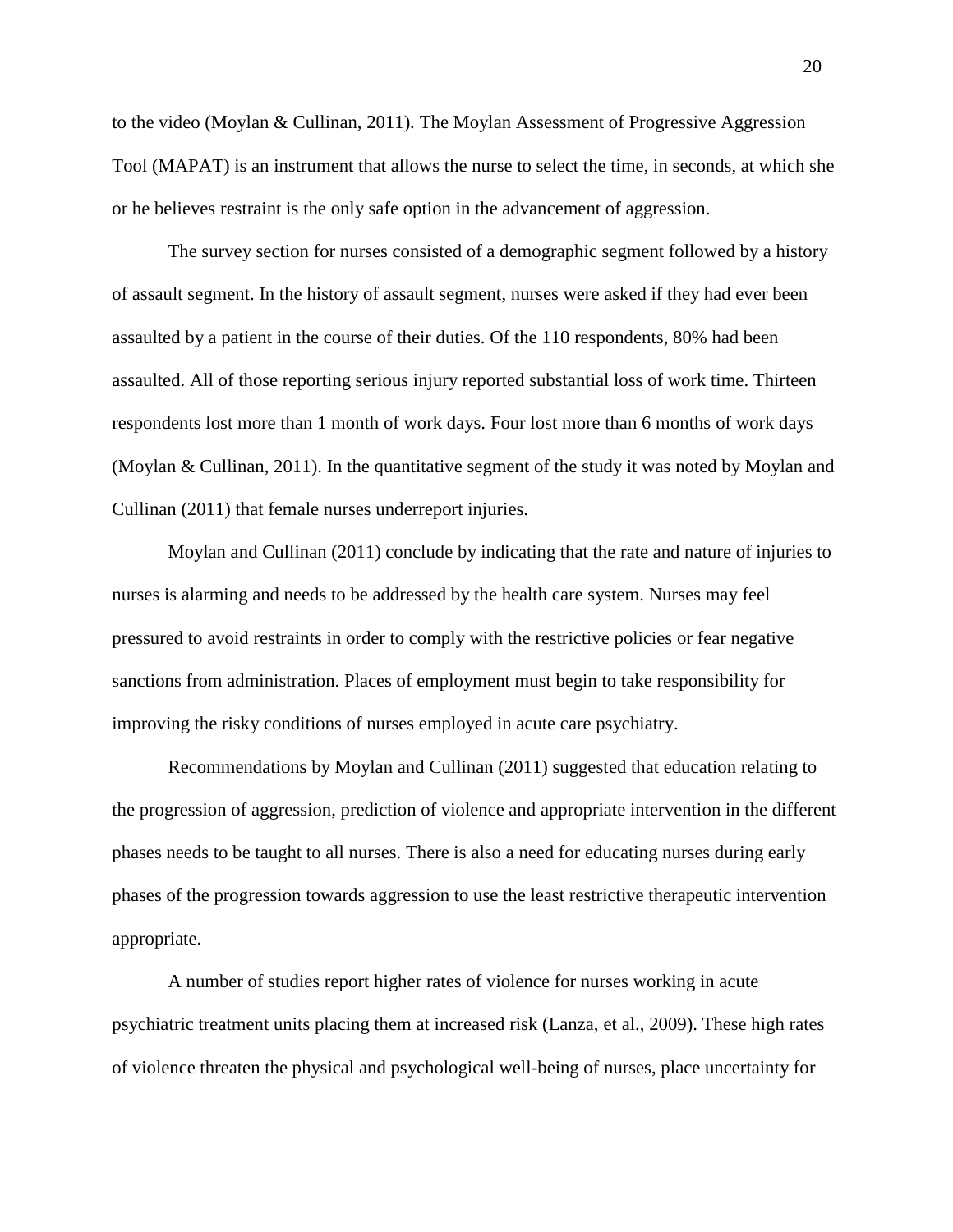potential nurses from entering the field and discourage current nurses from staying in nursing. The potential for violence while at the same time can disrupt patient care. The purpose of the study performed by (Lanza et al., 2009) was to implement and validate violence prevention interventions that are appropriate for patients in inpatient psychiatric settings.

According to Lanza et al. (2009), there are three classes of interventions designed to prevent patient violence against nurses. Patient-focused interventions included the flagging of charts for patients with a history of violence, nurse-focused interventions such as training in nonviolent methods of de-escalation, and institution-focused such as zero tolerance regarding violence against staff.

Each of the classes has their drawbacks. A number of assaults are committed by patients who have no previous history of assaultive behavior, assessment of the potential for violence by nursing personnel is not fully reliable, and hospital wide policies are not always acceptable for patients who are unable or unmotivated to comply (Lanza et al., 2009).

According to Lanza et al. (2009), the Violence Prevention Community Meeting (VPCM) views violence in an interpersonal or cultural context rather than focusing on patients or nurses or broad institutional policies. The VPCM does this by addressing verbal as well as physical violence though community meetings to provide reflection on the issue of violence.

Participants included patients admitted over a 20-week period to an acute psychiatric inpatient unit at a Veterans Affairs hospital. Participating nursing staff included 13 females and 8 males; (9) RNs, (3) LPNs, and (9) psychiatric nursing assistants (Lanza et al., 2009). The VPCM protocol was formed using a Delphi Approach to reach consensus from a panel of experts on violence and group treatment. Content included purpose of the meeting, staff and patient roles in the meeting, criteria for leader and leadership style, frequency and duration of the meeting,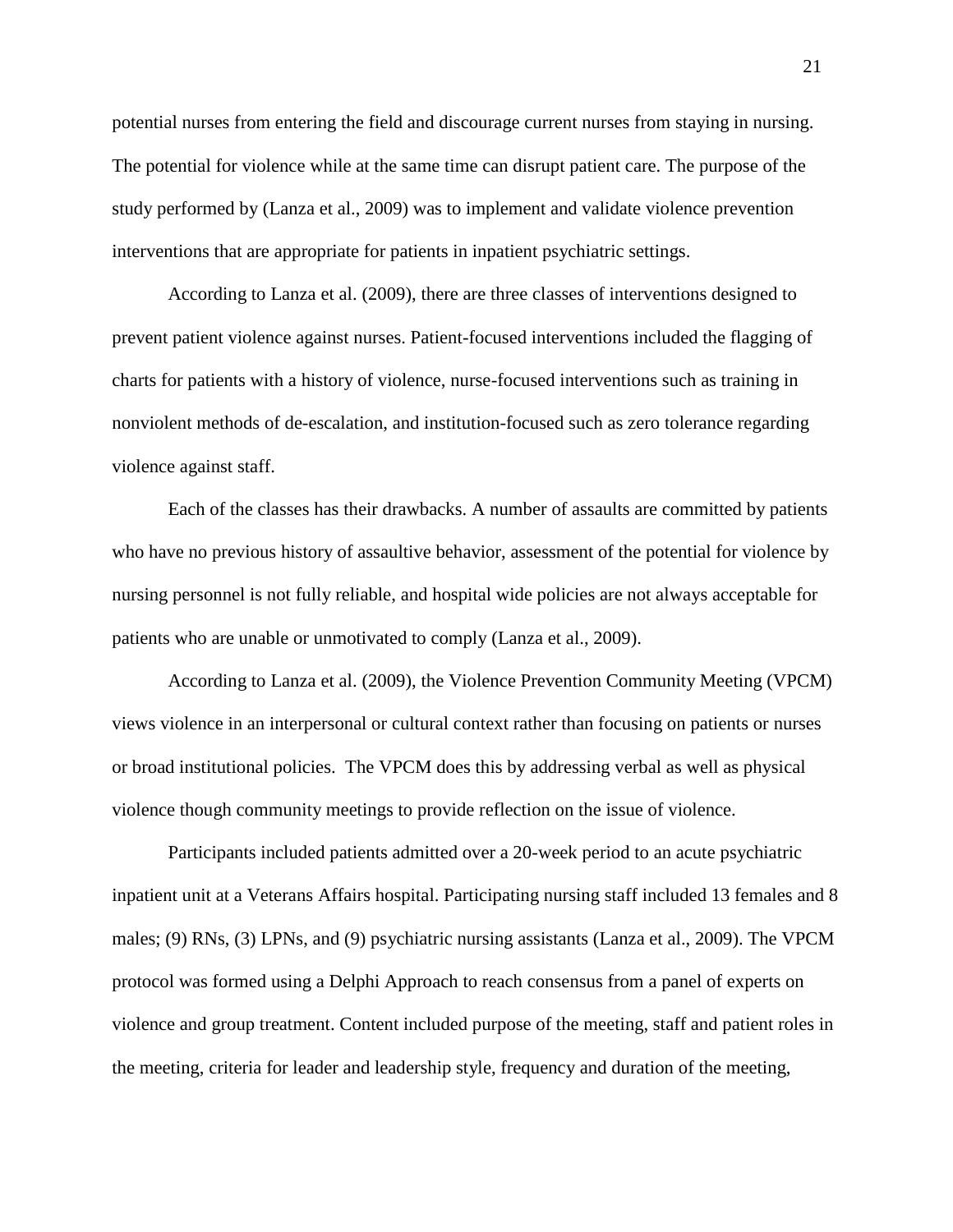essential content phases of the meeting, limit setting and alliance building, and monitoring of violence (Lanza et al., 2009).

The Overt Aggression Scale (OAS) was used by staff nurses to record instances of violence and categorized these into three subscales to include Verbal Aggression, Physical Aggression against Objects, and Physical Aggression against Others. The Wald chi-square test was used to test for differences in weekly violence incidents. The finding for all shifts combined showed that rates of violent incidents decreased significantly with the introduction of the VPCM. Post-treatment violence rates were reduced 41% relative to Pre-treatment weeks (Lanza et al., 2009).

In conclusion, Lanza et al. (2009) notes the VPCM shows evidence of significantly reducing patient violence. The treatment is both cost-effective and can be effectively implemented by nursing staff. Future research should demonstrate inter-rater reliability for reporting aggression and improve the single-key recording instrument used in this pilot study so verbal and physical violence can be recorded independently in real-time.

### <span id="page-24-0"></span>*Summary of Literature*

The articles reviewed encompassed the strategies for assessing and identifying individuals for potential violence in the hopes of minimizing the risk of occupational violence towards nurses. The articles included a variety of nurse disciplines including but not limited to emergency room, medical-surgical, visiting nursing, and acute inpatient psychiatric nursing.

The majority of studies used the dependent variable of violence toward a nurse and the independent variables of the existing disease process, previous emotional trauma, the presence of anxiety, and personality characteristics such as lack of assertiveness or excessive assertiveness. Studies included both quantitative and qualitative results. None of the articles stated an explicit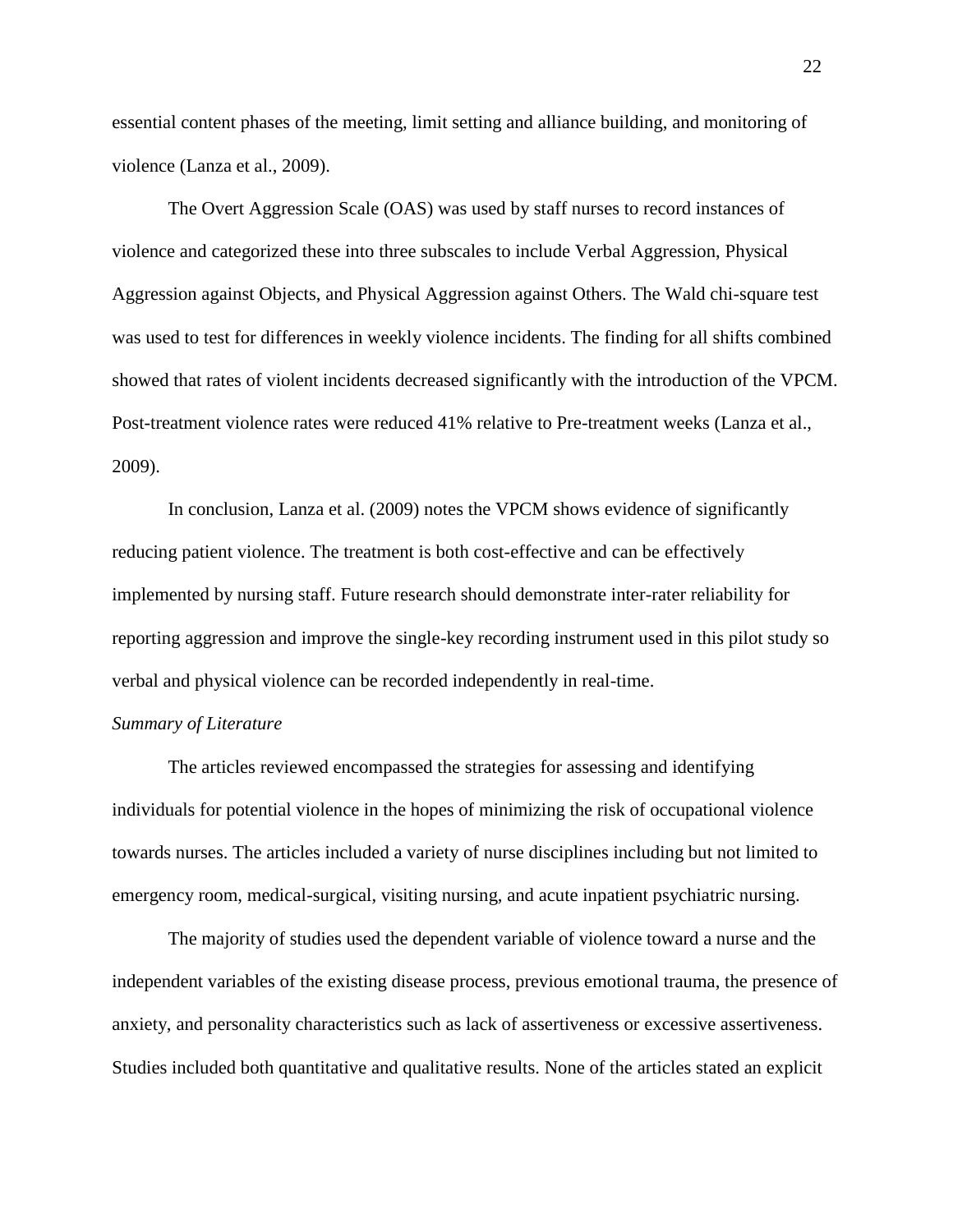framework. The implied conceptual framework incorporates the concepts of nursing, violence, workplace, and the interrelationships found between these.

Data were mostly from obtained through surveys or questionnaires in both qualitative and quantitative information gathering. The Overt Aggression Scale and the Moylan Assessment of Progressive Aggression Tool were used by nurse participants to rate patient's levels of aggression.

<span id="page-25-0"></span>The articles all recognized the severity of violence in the workplace. Many of the studies looked at techniques nurses can use for assessing potentially violent patients. The articles also emphasized the need for experienced nurses, education in violence prevention, and the importance of having the institution involved in the process. Only one study involved the patient as being an active participant in the efforts at reducing violence.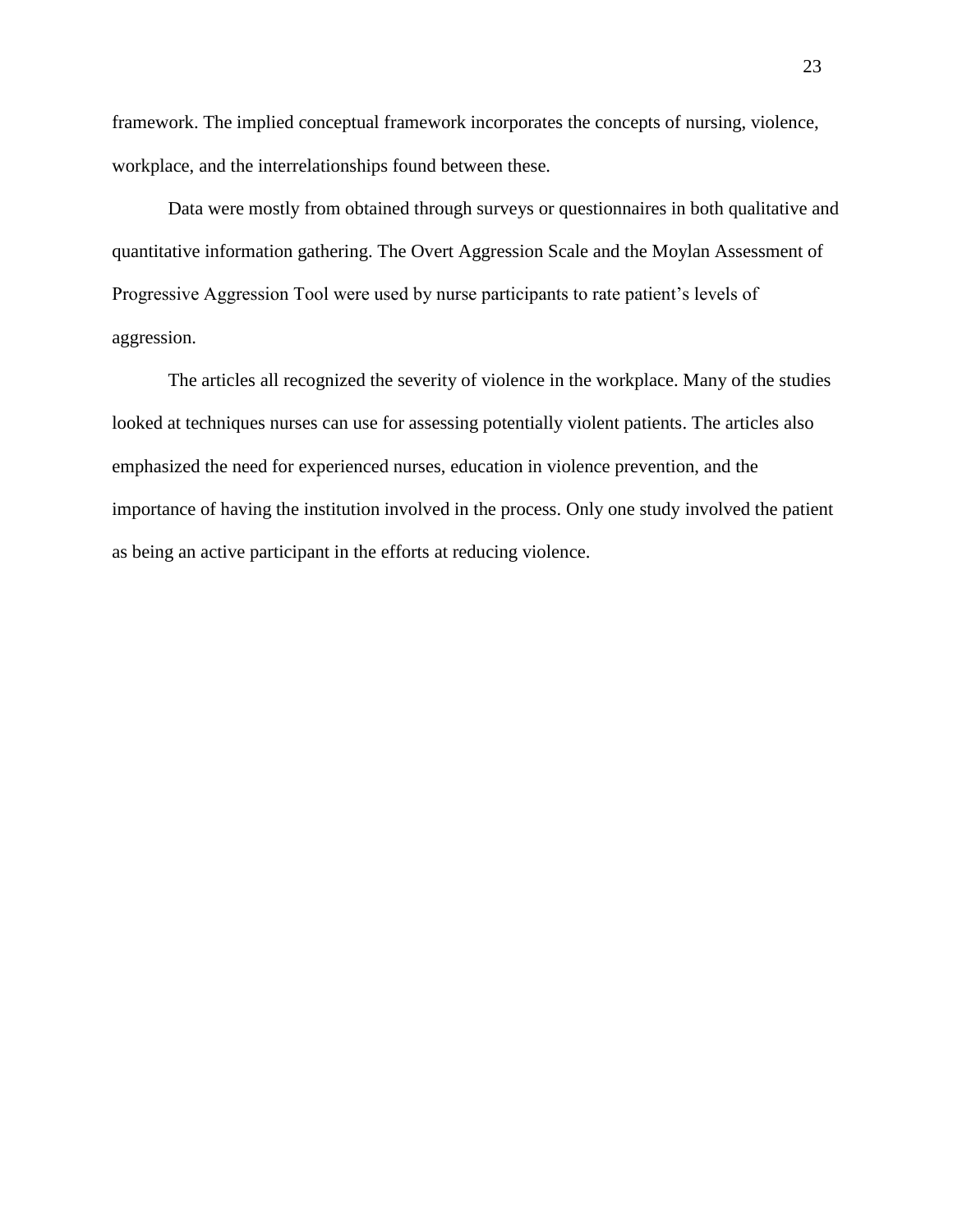#### Chapter III

#### <span id="page-26-0"></span>*Methods and Procedures*

### <span id="page-26-1"></span>*Introduction*

Past research for violence in the workplace in nursing has concentrated on the circumstances and frequency of aggressive behaviors, risk assessment and prediction, effects on staff, and staff training. There has been a considerable investment in the training of psychiatric/mental health nurses along with their assistants in assessment and de-escalation techniques. Even with this preparation violence and potential harm still exists.

The purpose of this study is to identify potentially violent situations and identify which current assessment and intervention strategies would reduce violent behaviors in the inpatient psychiatric settings.

#### <span id="page-26-2"></span>*Research Questions/Statements*

- 1. Tell me about the violent situation you experienced with the mental patient.
- 2. How did you assess that violence situation and how the assessment work?
- 3. What interventions have been most effective in reducing the violent behaviors?
- 4. What hospital/unit policies that support nurse strategies in reducing violence?
- *5.* Elaborate on patient participation in violence prevention strategies.

#### <span id="page-26-3"></span>*Setting, Population, Sample*

The desired sample size will be 10 nurses who are currently employed on acute inpatient psychiatric units located at the U.S. Department of Veteran Affairs (VA) located in Leeds, MA. Patients admitted here are primarily admitted with psychiatric diagnoses often including detoxification from drugs and or alcohol, mental illnesses, dual diagnosis, and organic disorders, such as dementia.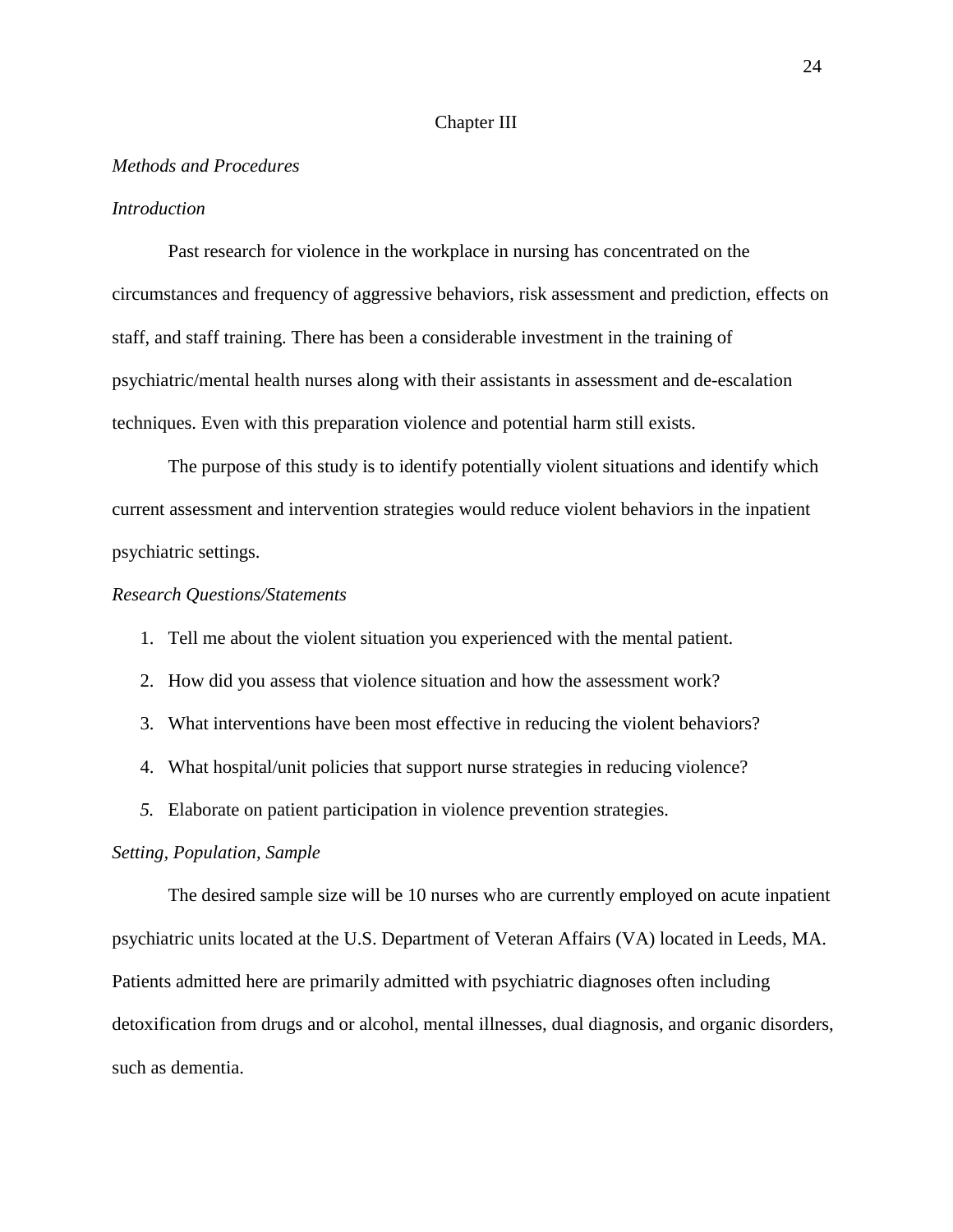There are approximately 20 registered nurses working various shifts located on two acute psychiatric units at the VA. All nurses will be asked if they would like to participate. All those who agree to participate will have their names placed in a hat and the first 10 pulled will be chosen. If out of the 20 who are asked the size fails to reach 10 nurses then nurses from the longterm care psychiatric unit located at the VA will be asked at random if they'd be willing to participate. Interviews will be performed on the units in which participants are currently employed.

#### <span id="page-27-0"></span>*Protection of Human Rights*

Prior to conducting the research, a proposal of the study will be submitted to the Institutional Review Board (IRB) of the Ball State University and the VA hospital. Participants will be given an informed consent letter prior to the interview. The letter will notify participants of the intended study and their role within it. The letter will be detailed enough so the participant will understand the nature of the study and how long it will take. Participants will be allowed to follow up with any questions or concerns they may have and will be made aware that they are free to opt out of the study at any time. Participant's interview data will remain anonymous and participants will be made aware the results of this study, if they requested. No risks have been identified with this study.

### <span id="page-27-1"></span>*Procedures*

The participants will be interviewed by a single researcher and interviews will be conducted on the unit where the participant is employed. Interviews will be audiotaped to assure that answers are recorded accurately. Participants will be made aware that the recording is for this purpose only and will not be used outside of this study. Once all interviews have been completed, answers will be reviewed and categorized for data analysis.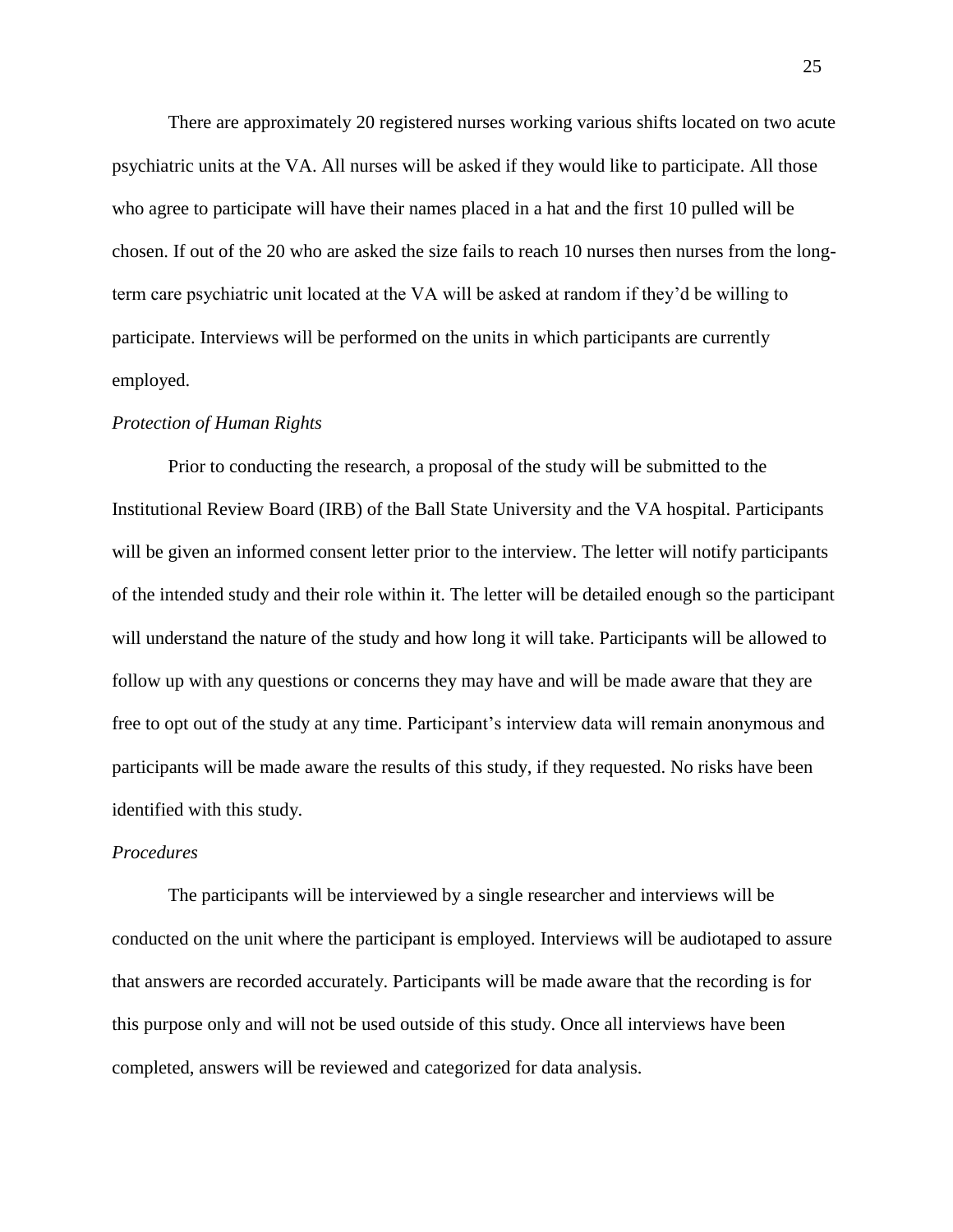Participants will only be asked of their experiences within this particular facility. The open-ended questions previously listed will be used to collect data such as "tell me about the violent situation you experienced and which factors (if any) precipitated the event", "how do you feel about your assessment of the situation and intervention to stop a potentially violent event", "what about the unit or the hospital policies that support you and if they have changed as a result of workplace violence?"

### <span id="page-28-0"></span>*Research Design*

This study uses descriptive, qualitative design, with structured interview questions. Descriptive qualitative research is used to obtain information concerning the current status of the phenomena and to describe "what exists" with respect to variables or conditions in a situation (Roberts, Priest, & Traynor, 2006). The study will describe the phenomenon of violence in work place from the perspectives of experienced nurses.

### <span id="page-28-1"></span>*Instrumentation*

Data will be collected through the five open-ended questions of this study. In addition, demographic and characteristics of the nurse participants will be gathered. These include age, sex, ethnicity, educational level, years of experience, years in current institution, status (fulltime, part-time, or contingent), and type of position.

### <span id="page-28-2"></span>*Reliability and Validity*

In qualitative research, reliability can be thought of as the trustworthiness of the procedures and data generated. According to Roberts et al. (2006) qualitative content analysis is a particularly reliable approach to handling data. Specific codes are created to describe the data. Using computerized data analysis packages, such asNVivo (QSR), can enhance reliability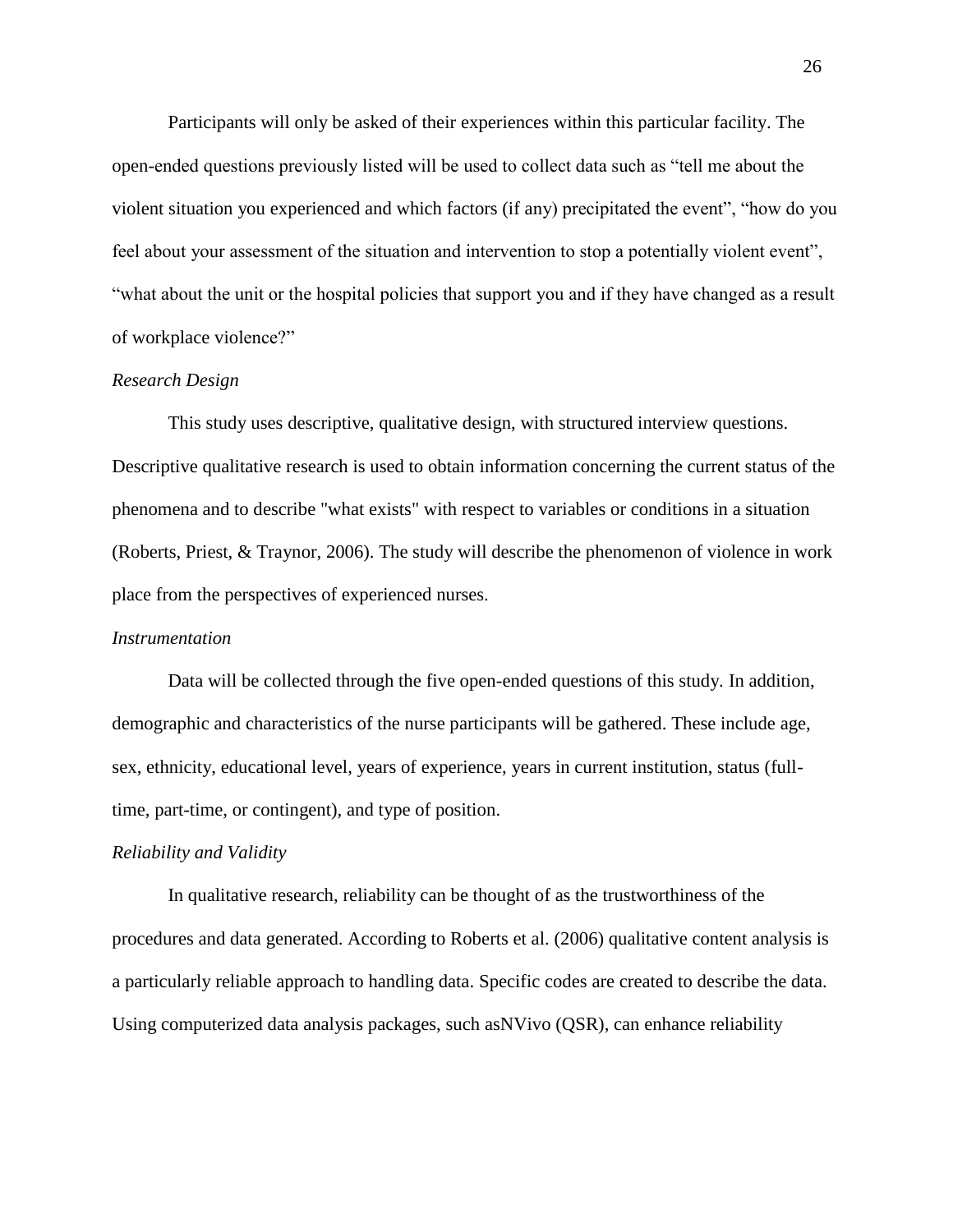(Roberts et al. 2006). Other methods for increasing reliability include tape-recording and correct interview transcripts.

Validity is assessed in terms of how well the research tools measure the phenomena under investigation. A potential difficulty in achieving validity in qualitative research according to Roberts et al. (2006) is researcher bias. To alleviate researcher bias regular supervision and peer review by other researchers will be utilized.

### <span id="page-29-0"></span>*Data Analysis*

Descriptive results of the demographic and personal characteristics of the nurse participants will be computed. Computer assisted qualitative data analysis software program will be used to code data. These programs can take qualitative data analysis much further compared to conducting the analysis manually. They can assist in recording, storing, indexing, sorting, and coding data. According to Leech and Onwuegbuzie (2011), these programs are capable of assisting the qualitative researcher with multiple types of analyses in which underlying theories and relationships can emerge.

#### <span id="page-29-1"></span>*Summary*

This chapter describes the purpose of this study along with the setting, population, and sample. The protection of human rights, procedures, methods of the study, and how the data will be analyzed are also included. The study will look at how experienced psychiatric nurses formally assess for potential violence in the workplace and will seek out interventions which have been supported effective in the reduction of harm. At the facility level, the study will show if hospital policies are current in aiding nurses in the protection from violence. At the individual level, this study will identify any interventions proven helpful to the safety of nurses.

27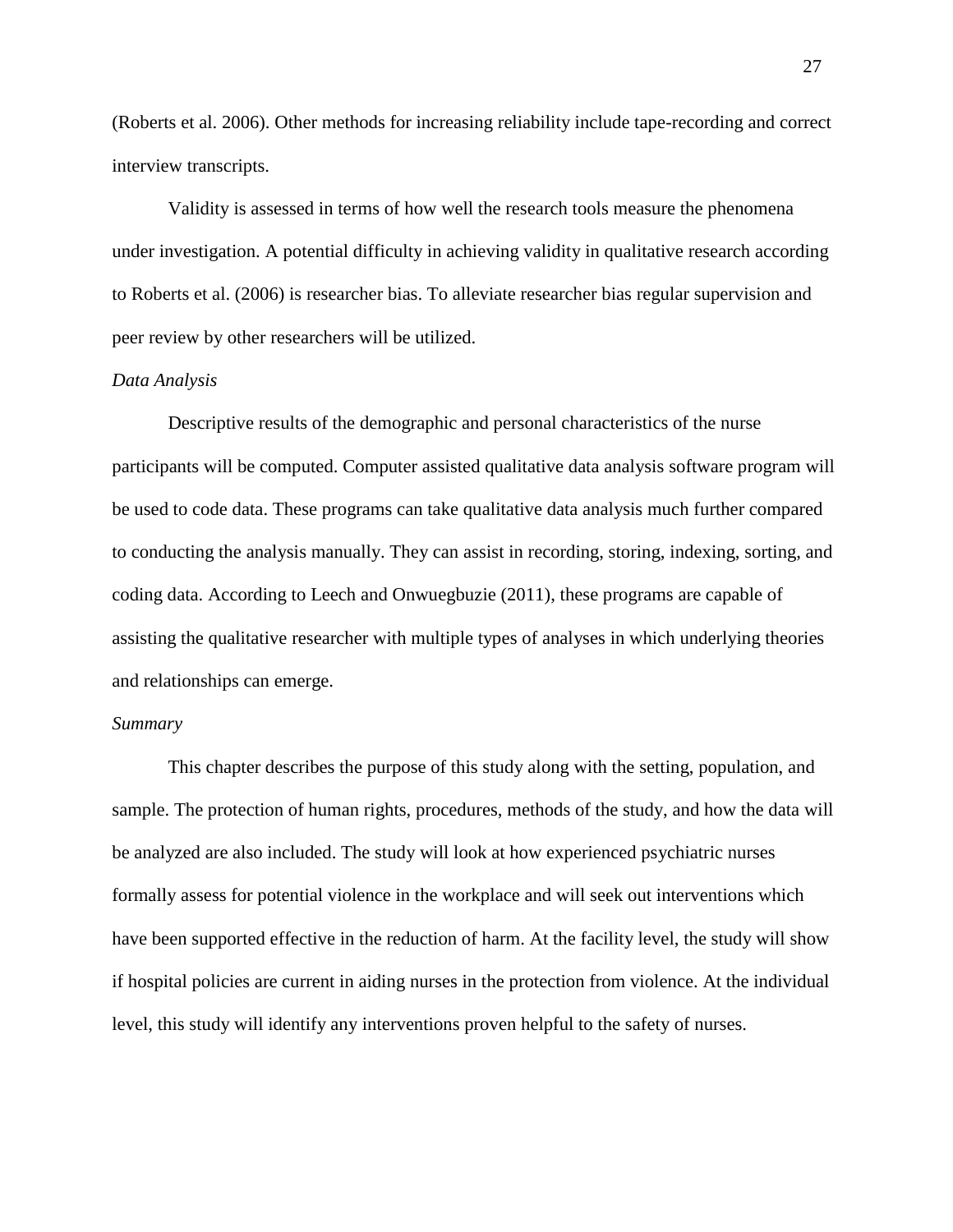The study will show whether patient participation in violence prevention has an impact on safety within the workplace. The findings of this study will then be compared to the study performed by Lanza et al. (2009) where patients were part of the solution in which verbal and physical violence was addressed through community meetings.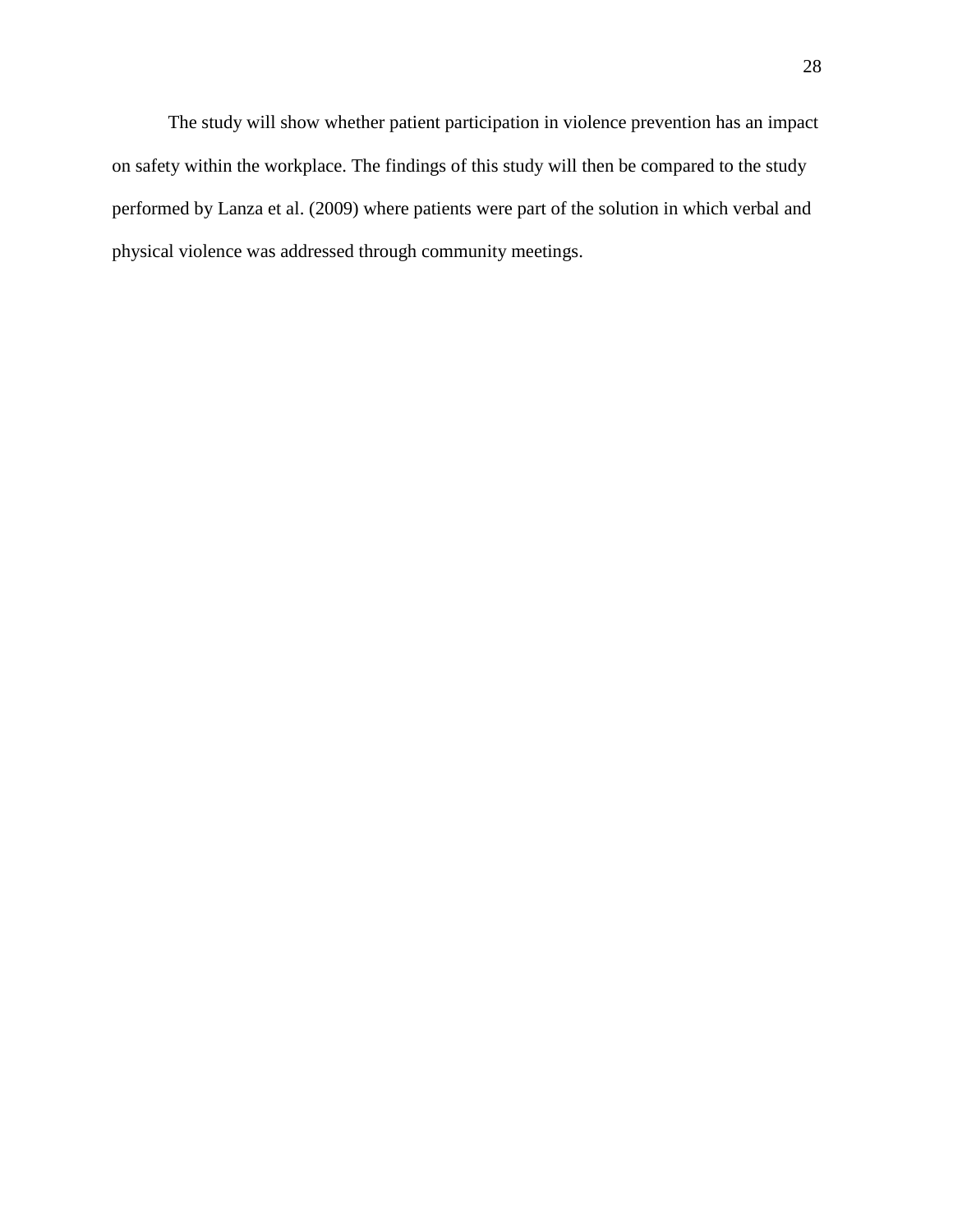#### References

- <span id="page-31-0"></span>Bowers, L., Allan, T., Simpson, A., Jones, J., Van Der Merwe, M., & Jeffery, D. (2009). Identifying key factors associated with aggression on acute inpatient psychiatric wards. *Issues in Mental Health Nursing, 30*(4), 260-271.
- Chapman, R., Perry, L., Styles, I., & Combs, S. (2009). Predicting patient aggression against nurses in all hospital areas. *British Journal of Nursing, 18*(8), 476.
- Hamric, A.B., Spross, J.A., & Hanson, C.M. (2009). Advanced practice nursing: An integrative approach (5 ed.). St. Louis: Elsevier Saunders
- Finfgeld-Connett, D. (2009). Model of therapeutic and non-therapeutic responses to patient aggression. *Issues in Mental Health Nursing*, *30*(9), 530-537.
- Gates, D. M., Gillespie, G. L., & Succop, P. (2011). Violence against nurses and its impact on stress and productivity. *Nursing Economics, 29*(2), 59-66. Retrieved from http://search.proquest.com/docview/861741906?accountid=8483
- Gelkopf, M., Roffe, Z., Behrbalk, P., Melamed, Y., Werbloff, N., & Bleich, A. (2009). Attitudes, opinions, behaviors, and emotions of the nursing staff toward patient restraint. *Issues in Mental Health Nursing*, *30*(12), 758-763.
- George, J. B. (2011). *Nursing Theories: The base for professional nursing practice* (6<sup>th</sup> ed.) Upper Saddle River, NJ: Pearson.
- Joint Commission of Environment of Care Standard. (2101). Preventing violence in the health care setting. Retrieved from http://www.jointcommission.org/assets/1/18/sea\_45.pdf
- Kim, S., Ideker, K., & Todicheeney-Mannes, D. (2012). Usefulness of aggressive behaviour Risk assessment tool for prospectively identifying violent patients in medical and surgical units. *Journal of Advanced Nursing*, *68*(2), 349-357.
- Lakeman, R. (2008). Qualitative data analysis with NVivo. *Journal of Psychiatric & Mental Health Nursing*, *15*(10), 868.
- Lanza, M., Rierdan, J., Forester, L., & Zeiss, R. (2009). Reducing violence against nurses: The violence prevention community meeting. *Issues in Mental Health Nursing*, *30* (12), 745- 750.
- Leech, N. L., & Onwuegbuzie, A. J. (2011). Beyond constant comparison qualitative data analysis: Using NVivo. *School Psychology Quarterly*, *26*(1), 70-84.
- Luck, L., Jackson, D., & Usher, K. (2007). STAMP: Components of observable behaviour that indicate potential for patient violence in emergency departments. *Journal of Advanced Nursing*, *59*(1), 11-19.